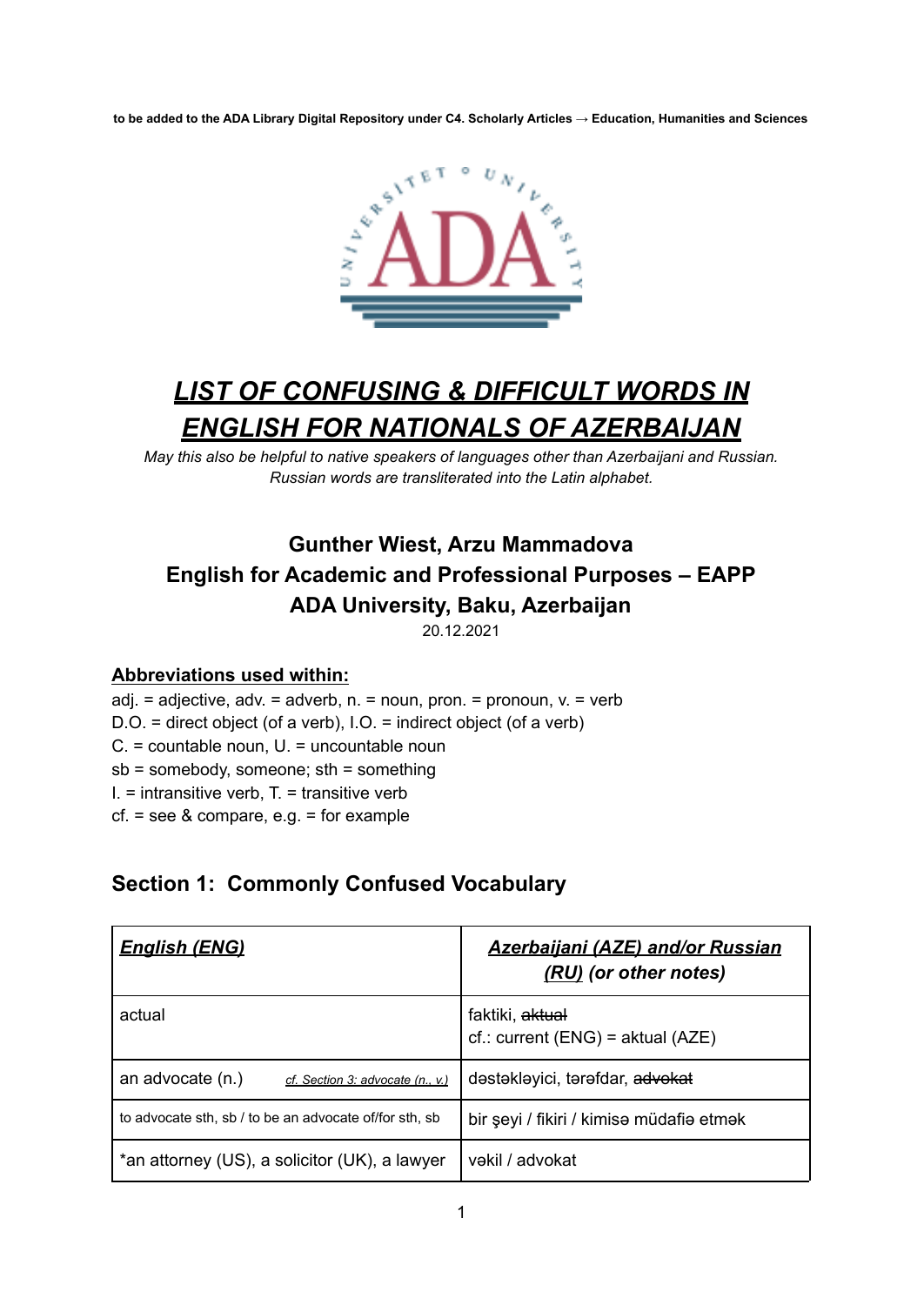| animate / inanimate<br>animated<br>cf. Section 3: (in)animate(d)                                                                                                                                                                                                                                                                    | living, breathing / not living, not breathing<br>a) full of energy (pos. or neg.), b) made to<br>appear life-like by someone (e.g.: a cartoon)                                                                                                                                                                  |
|-------------------------------------------------------------------------------------------------------------------------------------------------------------------------------------------------------------------------------------------------------------------------------------------------------------------------------------|-----------------------------------------------------------------------------------------------------------------------------------------------------------------------------------------------------------------------------------------------------------------------------------------------------------------|
| am/AM (from <i>ante <u>m</u>eridiem</i> in Latin)<br>pm/PM (from post meridiem in Latin)<br>e.g.: 7am, 6:23PM, 11:30AM, 8pm                                                                                                                                                                                                         | any time between 00:00 and 11:59<br>any time between 12:00 and 23:59                                                                                                                                                                                                                                            |
| 00:00 to 23:59 is called military time                                                                                                                                                                                                                                                                                              | Do not combine pm/PM with military times after<br>13:00. 43:00pm, 45:48pm, 23:00pm                                                                                                                                                                                                                              |
| an adequate person, a decent person                                                                                                                                                                                                                                                                                                 | n. forms: adequacy, decency                                                                                                                                                                                                                                                                                     |
| an anecdote (ENG for 'personal story'.<br>The story can be sad, happy, wise, or funny.)                                                                                                                                                                                                                                             | anekdot (RU for 'joke' - only something funny)                                                                                                                                                                                                                                                                  |
| Azerbaijan <u>i</u> cuisine ( <del>kitchen</del> (a kitchen is a<br>room)), Azerbaijanį culture, Azerbaijanį<br>Republic (note: the official name in ENG is<br>the Republic of Azerbaijan. Otherwise,<br>an adjective must come before Republic:<br>Azerbaijani/French/Mexican Republic<br>(NOT Azerbaijan/France/Mexico Republic). | In the official language of Azerbaijan, the<br>adjective 'azarbaycanlı' refers only to<br>people and is used only in people-related<br>collocations. In ENG, however, adjectives<br>of nationality (e.g., Azerbaijani, Chinese,<br>German) can collocate with ANY noun,<br>(e.g.: Azerbaijani music/people/art) |
| cattle / kæt.al/ (U.)<br>a kettle / kɛt̪.əl/ (C.)                                                                                                                                                                                                                                                                                   | a group of cows<br>a pot (electric or iron) for boiling water                                                                                                                                                                                                                                                   |
| a chance = an opportunity, luck                                                                                                                                                                                                                                                                                                     | Unlike in AZE/RU, 'chance' does not mean<br>'luck' in ENG.                                                                                                                                                                                                                                                      |
| citizenship, nationality<br>ethnicity, ethnic group<br>*also nationalities (as in passports)                                                                                                                                                                                                                                        | -Your citizenship/nationality is shown by your<br>passport when you travel abroad.<br>-Your ethnicity nationality can be Arab, *Czech,<br>*Korean, Talysh, Tatar, Uyghur, Zulu, etc.                                                                                                                            |
| coin(s)                                                                                                                                                                                                                                                                                                                             | '40 coins' means '40 dene xirda pul', so if you need<br>1 manat 40 qopik, say 'one manat forty gapiks' or<br>'one point four (1.4) manats'. One manat 40 coins.                                                                                                                                                 |
| $\frac{\text{college (UK)}}{\text{= prep school (US)}}$                                                                                                                                                                                                                                                                             | kollec                                                                                                                                                                                                                                                                                                          |
| college $(US)$ = school/dept of a university,<br>also commonly used as a short synonym of university                                                                                                                                                                                                                                | <u>(It is very important to know the US definition since it</u><br>appears in ADA-EAPP textbooks and exams.)                                                                                                                                                                                                    |
| to control<br>(The usage of 'control' is narrower in ENG than in AZE.)                                                                                                                                                                                                                                                              | In AZE, 'kontrol elamak' can mean<br>'check/examine' (tickets, etc.), but not in ENG                                                                                                                                                                                                                            |
| close friends, close relatives<br>elose people                                                                                                                                                                                                                                                                                      | 'Close people' has two meanings (Are the people dear to<br>you or are they simply nearby?). It's confusing--don't use it.                                                                                                                                                                                       |
| died (v.) /daɪd/, dead (adj.) /dɛd/<br>deceased (adj.-people only) /dɪ'siːst/                                                                                                                                                                                                                                                       | e.g.: My cat died a few days ago.<br>Some people make art with dead flowers.                                                                                                                                                                                                                                    |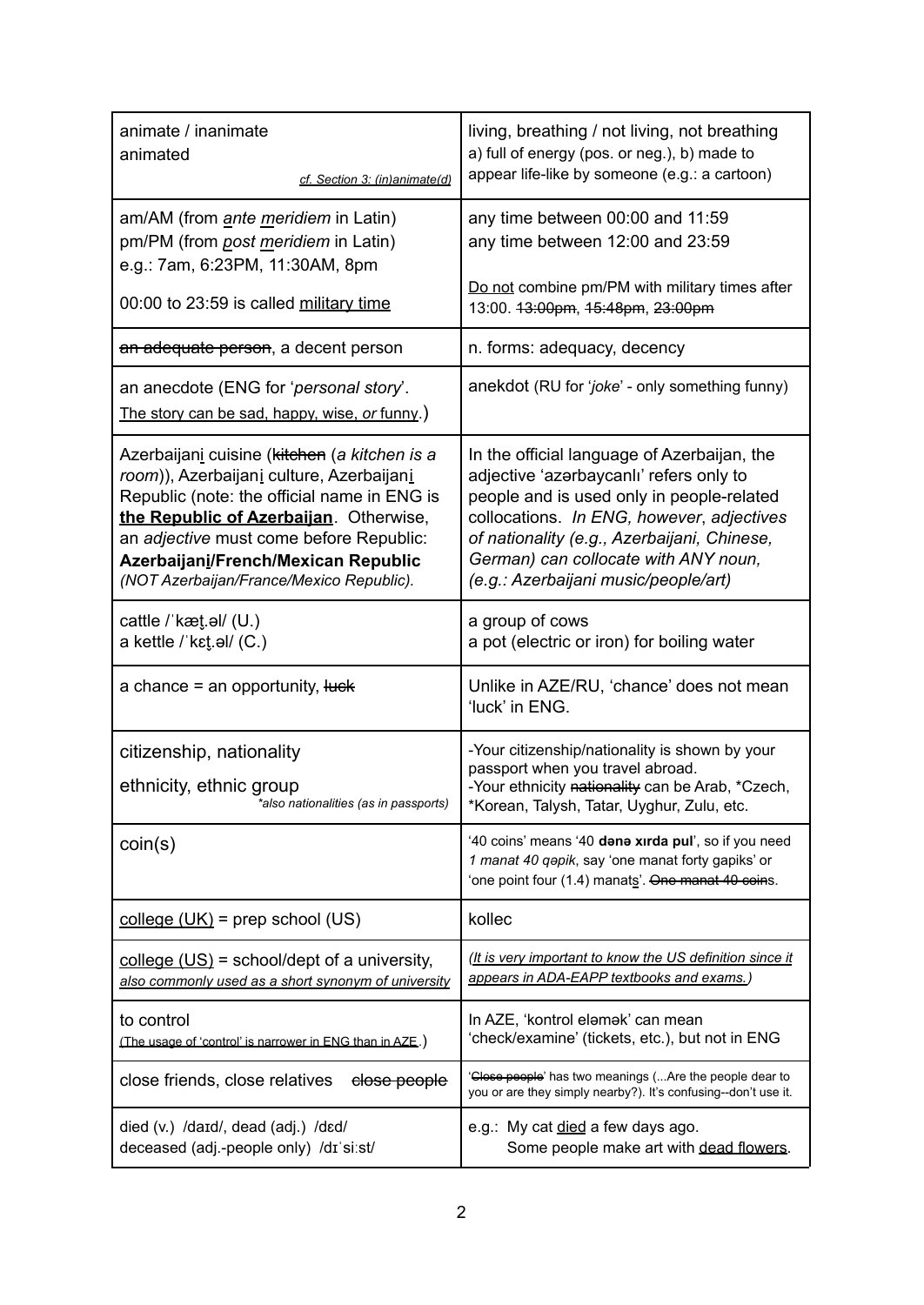| disease /dɪ ziːz/ vs. sickness<br>cf. Section 5: to be ill vs. to have a disease/sickness                                                                                                                                     | Generally speaking, a 'disease' is longer-lasting<br>than a 'sickness' (US) / 'illness' (US, UK)                                                                                                                                                                     |
|-------------------------------------------------------------------------------------------------------------------------------------------------------------------------------------------------------------------------------|----------------------------------------------------------------------------------------------------------------------------------------------------------------------------------------------------------------------------------------------------------------------|
| dramatic (this has no relation to sadness)                                                                                                                                                                                    | means 'extreme, radical' in collocations such<br>as 'a dramatic change / increase / decline'.                                                                                                                                                                        |
| <del>dramatic</del> , full of drama                                                                                                                                                                                           | dramatik / dramaticheskiy In both AZE and RU,<br>this word relates to plays, theatre, sadness,<br>hardships, etc.                                                                                                                                                    |
| to get dressed (I.), to dress sb (T.)<br>(the action of putting on clothes)                                                                                                                                                   | cf.: to wear sth, to be wearing sth<br>(for describing how you are still dressed)                                                                                                                                                                                    |
| Everyone gets dressed in the morning and can help dress children in their family, but 'a dress' (n., C.) is<br>something that only women/girls wear. There are different types of 'national dress' (n., U.) for all citizens. |                                                                                                                                                                                                                                                                      |
| edible / ε.də.bəl/ eatable<br>cf. Section 3: lal                                                                                                                                                                              | cf.: both the spelling and pronunciation are<br>different from 'eat' /iːt/                                                                                                                                                                                           |
| embarrassed, shy<br>(Be careful: they are not synonyms!)                                                                                                                                                                      | -Embarrassment is temporary and everyone has<br>experienced it after making a big mistake, etc.<br>-Shyness is a personality trait which can change.                                                                                                                 |
| Enjoy (your meal)!, Bon appétit! /boo na.pe.ti/ (FR)                                                                                                                                                                          | Nuş olsun! AZE / Priyatnogo appetita! RU                                                                                                                                                                                                                             |
| to enjoy from something (T.)<br>to enjoy oneself (at a party, etc.)                                                                                                                                                           | -You must have an object after 'enjoy'.<br>-This is a common expression in English.                                                                                                                                                                                  |
| to enter (In English, besides 'entering' a room, you can also enter (fill in/type/write) words<br>into a document.) The first is intransitive (no object), the second is transitive (+ object).                               |                                                                                                                                                                                                                                                                      |
| an experiment (an effort to test sth)<br>(an, -) experience (C., U.) (sth that happens to<br>us and becomes a memory, skill, etc.)                                                                                            | e.g.: They're doing experiments in the science lab.<br>e.g.: Tell me about your travel experiences (C.).<br>Do you have any work experience (U.)?<br>(Experience can be countable or uncountable. When<br>uncountable, it's general. When countable, it's specific.) |
| fabric = cloth, factory<br>cf. Section 3: clothes/clothing                                                                                                                                                                    | fabrik / zavod (RU) = $factors$ (ENG)                                                                                                                                                                                                                                |
| favorite lovely<br>cf. Section 3: favorite<br>lovely<br>(favorite) beloved (dear to the heart,<br>greatly loved)<br>cf. Section 3: beloved                                                                                    | sevimli (bəyəndiyin / pərəstiş etdiyin)<br>qəşəng<br>sevimli / aziz (maftun olduğun/sevdiyin<br>adam)                                                                                                                                                                |
| the floor $=$ the wide space below your feet<br>when you're indoors<br>a floor = one of several stories in a building                                                                                                         | $cf.$ : the ground = the wide space below your<br>feet when you're outdoors (can also<br>substitute for 'the floor')                                                                                                                                                 |
| fun $(adj.)$ = enjoyable / fun $(n.)$ = enjoyment<br>funny $(adj.) = a)$ humorous, b) strange                                                                                                                                 | e.g.: Our class is fun. We had fun at the party.<br>e.g.: Our instructor is funny. Isn't it funny that<br>dogs eat bananas?                                                                                                                                          |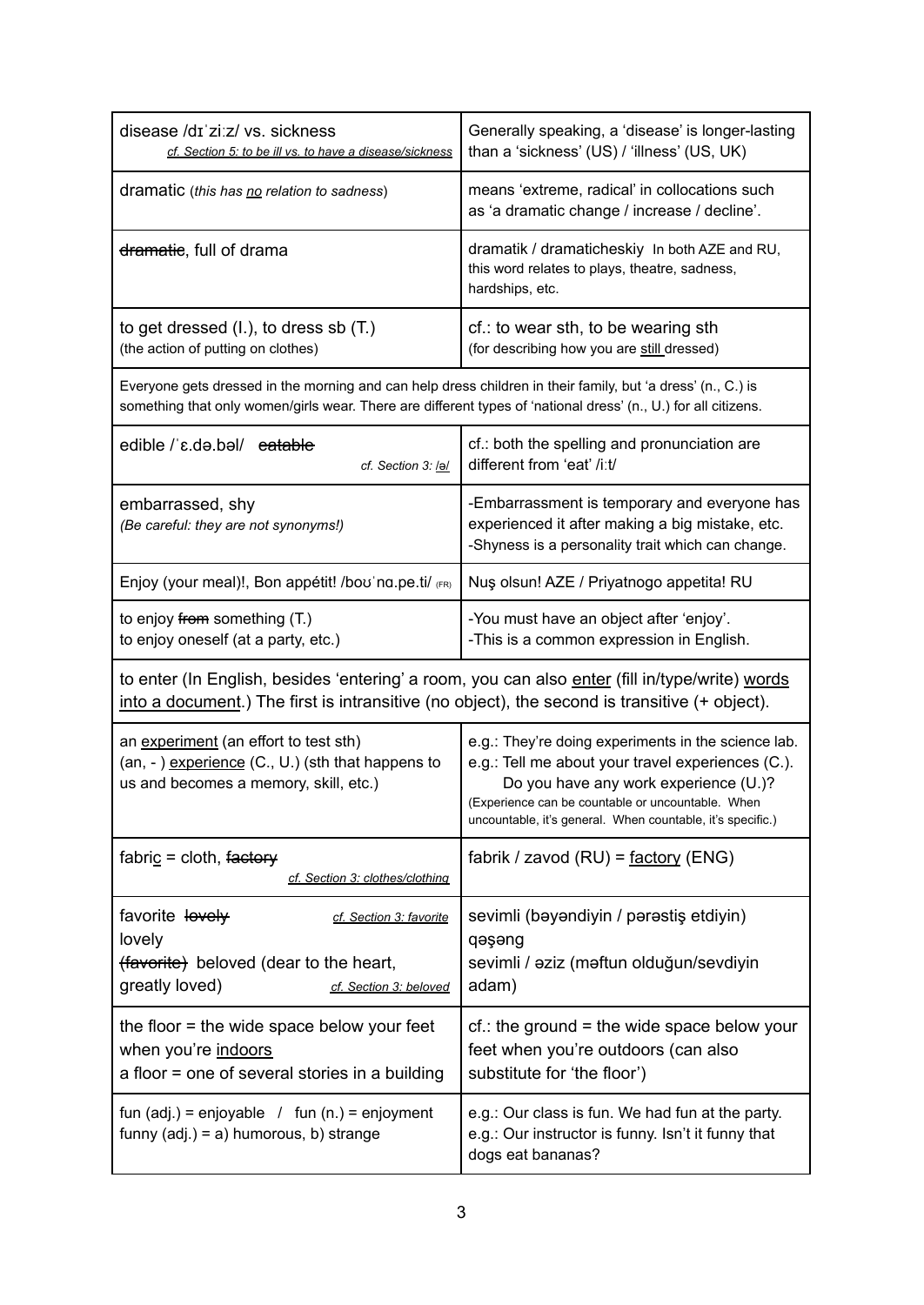| (a, -) history (affects everyone native to a place)<br>a story (more personal than history)                                                              | e.g.: The history of Azerbaijan is fascinating.<br>e.g.: Our instructor told us a story about her cat.                                                          |
|----------------------------------------------------------------------------------------------------------------------------------------------------------|-----------------------------------------------------------------------------------------------------------------------------------------------------------------|
| idleness<br>leisure (time)                                                                                                                               | bekarçılıq<br>boş vaxt                                                                                                                                          |
| important<br>('important' has a positive/neutral connotation in<br>ENG. Do not use it to describe something neg.)                                        | e.g.<br>There was an important exam today.<br>Everyone's ideas are important. an important accident                                                             |
| an incident / occurrence (can be pos. or neg.) /<br>incidence (usually neg.) /<br>an accident (neg.; exception: 'by accident')                           | hadisə /<br>həssaslıq /<br>qəza                                                                                                                                 |
| intelligent = $a\ddot{g}$ ıllı (g = /dʒ/, not /g/)<br>intellectual                                                                                       | ziyalı = intellectual                                                                                                                                           |
| insulation (to describe the protection of walls,<br>etc. For people, it is much more common to use                                                       | qoruma /                                                                                                                                                        |
| 'protect/protection')<br>isolation<br>T                                                                                                                  | təcrid                                                                                                                                                          |
| to join a room / a group, etc. (You can join a room,<br>or join A to B, but you cannot-join to a room/group, etc.)                                       | cf.: to enter a room / a group<br>to enter to                                                                                                                   |
| legible, illegible $(g = /d3)$                                                                                                                           | Something legible can be read well because the<br>writing or print isn't messy                                                                                  |
| readable                                                                                                                                                 | Something readable is enjoyable to read.                                                                                                                        |
| lighting<br>lightning<br>lightening                                                                                                                      | The system of lights in a particular house, etc.<br>During a storm, we SEE lightning, but we HEAR thunder.<br>The process of making one's hair a lighter color. |
| local (adj.), a local (n.) (any people, even                                                                                                             | <u>Verli</u> (if from the place), <b>Sakin</b> (living in the place,                                                                                            |
| foreigners, become locals after moving to a place)<br>native (adj.), a native (n.) (one can be a<br>native of only one place / have only one birthplace) | whether from it or not)<br><u>yerli</u>                                                                                                                         |
| to lip sync<br>to phonogram                                                                                                                              | fonagram elemek                                                                                                                                                 |
| magazine (ENG) = jurnal, mağaza                                                                                                                          | $ma\ddot{a}aza$ (AZE) = shop (UK), store (US)                                                                                                                   |
| What's the mean this word?<br>What's the meaning (n.) of this word?<br>What does this word mean (v.)?                                                    | Be careful: The word 'mean' has many<br>meanings! e.g.: He's mean (cruel). This gift<br>is meant (designated, 'perfect') for you!                               |
| own (adj.) (must be preceded by a possessive<br>adjective)                                                                                               | e.g.: He has his own boat. / Animals in the zoo have<br>their own cage. / We believe in our own dreams.                                                         |
| to own $(v_i)$ , an owner $(n_i)$                                                                                                                        | The owner owns the house.                                                                                                                                       |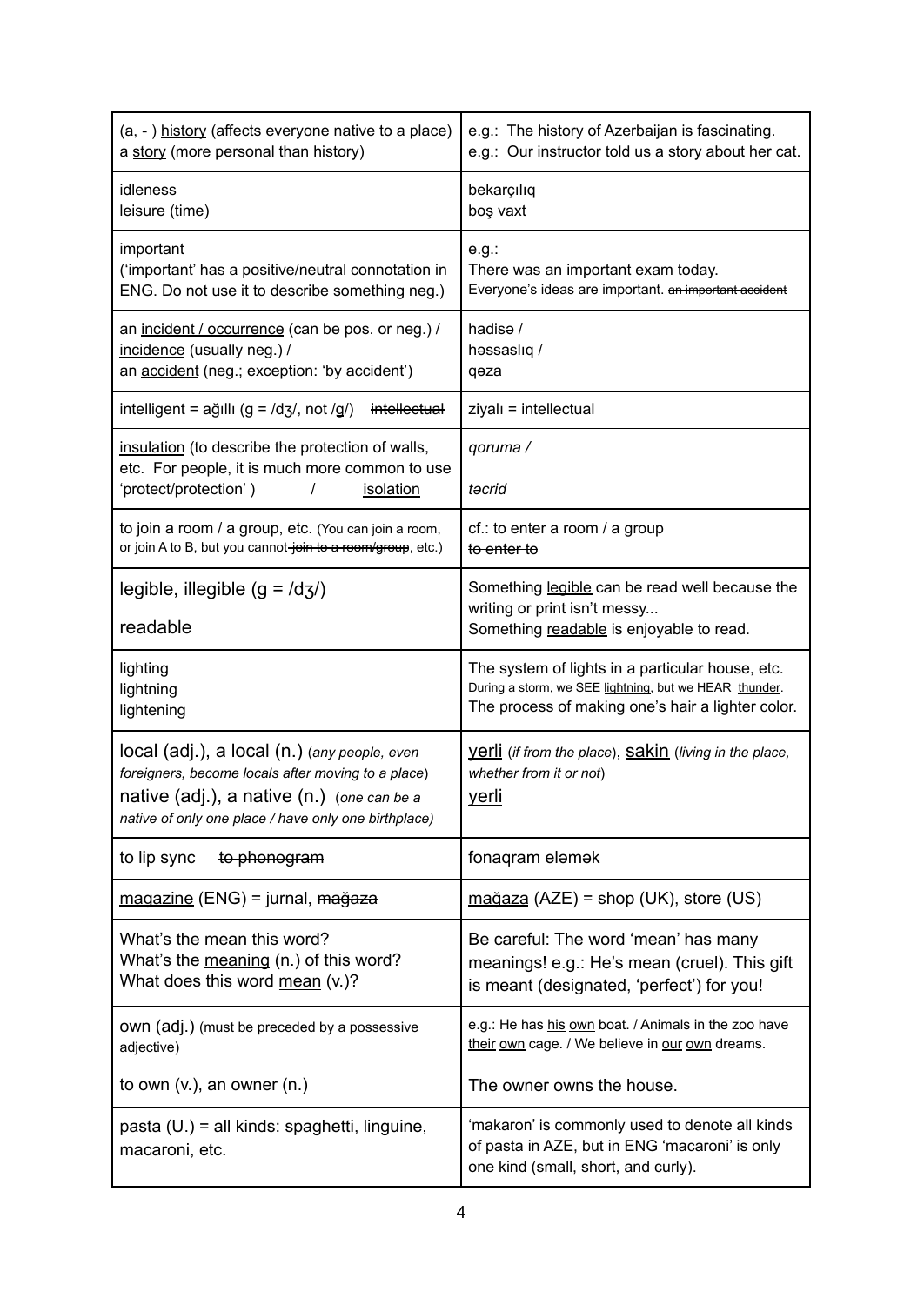| perfume /p3 : 'fju:m/ is for women, cologne /ka loun/ is for men                                                                                                                                                 |                                                                                                                                                                                                                                                                                           |
|------------------------------------------------------------------------------------------------------------------------------------------------------------------------------------------------------------------|-------------------------------------------------------------------------------------------------------------------------------------------------------------------------------------------------------------------------------------------------------------------------------------------|
| popular                                                                                                                                                                                                          | Do not use 'popular' if you really want to say<br>'common', 'usual'. Being 'popular' involves<br>being liked, loved, well-respected, etc.                                                                                                                                                 |
| Q-tips, Kleenex, etc.                                                                                                                                                                                            | Names of one brand are often used when referring to<br>something more general. (Q-tips = cotton buds/tips,<br>Kleenex = tissue.) This happens in AZE, too, e.g.,<br>'pinqvin' (this is only one brand of 'baggies' in<br>ENG), 'pampers' (this is only one brand of 'diapers'<br>in ENG). |
| a receipt /rɪ siːt/ (no 'p' sound !!!)<br>cf. Section 3: receipt<br>a recipe / rɛ.s.I.pi/ (3 syllables, not 2!)                                                                                                  | what you get after paying for $a$ bill $(UK)$ / $a$<br>check (US) in a restaurant, or for clothing,<br>groceries, etc.<br>a list of ingredients and instructions for cooking<br>something complicated                                                                                     |
| a prescription                                                                                                                                                                                                   | a doctor's note for medicine you need                                                                                                                                                                                                                                                     |
| a subscription                                                                                                                                                                                                   | paying for and receiving something regularly                                                                                                                                                                                                                                              |
| to remind (to tell sb about sth important so that<br>s/he won't forget it)<br>to remember (to have thoughts, usually with<br>details, about something that already happened)<br>cf. Section 6: remind / remember | e.g.: Parents must remind their children to look<br>both ways before crossing the street.<br>e.g.: Do you remember the first time you drank<br>coffee?                                                                                                                                    |
| to replace, to resettle                                                                                                                                                                                          | In ENG, to replace something is not about<br>putting it in a new place; it's about exchanging<br>the first thing for a new one.                                                                                                                                                           |
| (highly) respected (personally) (mötabar)<br>respectable (anyone would agree) (möhtərəm)                                                                                                                         | = AZE: hörmətli                                                                                                                                                                                                                                                                           |
| respectful                                                                                                                                                                                                       | $= AZE$ : hörmətcil                                                                                                                                                                                                                                                                       |
| romantic                                                                                                                                                                                                         | 'romantik' can also mean 'imaginary/fanciful' in<br>AZE/RU, but in ENG it always involves love.                                                                                                                                                                                           |
| slang (U.), a slang word<br>cf. Section 5: U. / C.                                                                                                                                                               | Please do not consider slang to be 'bad'! Slang<br>are words we use with people our age. Slang<br>helps us to make friends. Some slang can<br>offend people, but MOST slang does not!                                                                                                     |
| <del>smoking</del> a tuxedo                                                                                                                                                                                      | = AZE: 'bir smoking'                                                                                                                                                                                                                                                                      |
| a souvenir                                                                                                                                                                                                       | In ENG, a souvenir can only be bought somewhere<br>while traveling and then kept for oneself or given to<br>known people; OR it can be something local which is<br>bought and given to a visiting outsider (not to sb from<br>the same city and/or country as oneself)                    |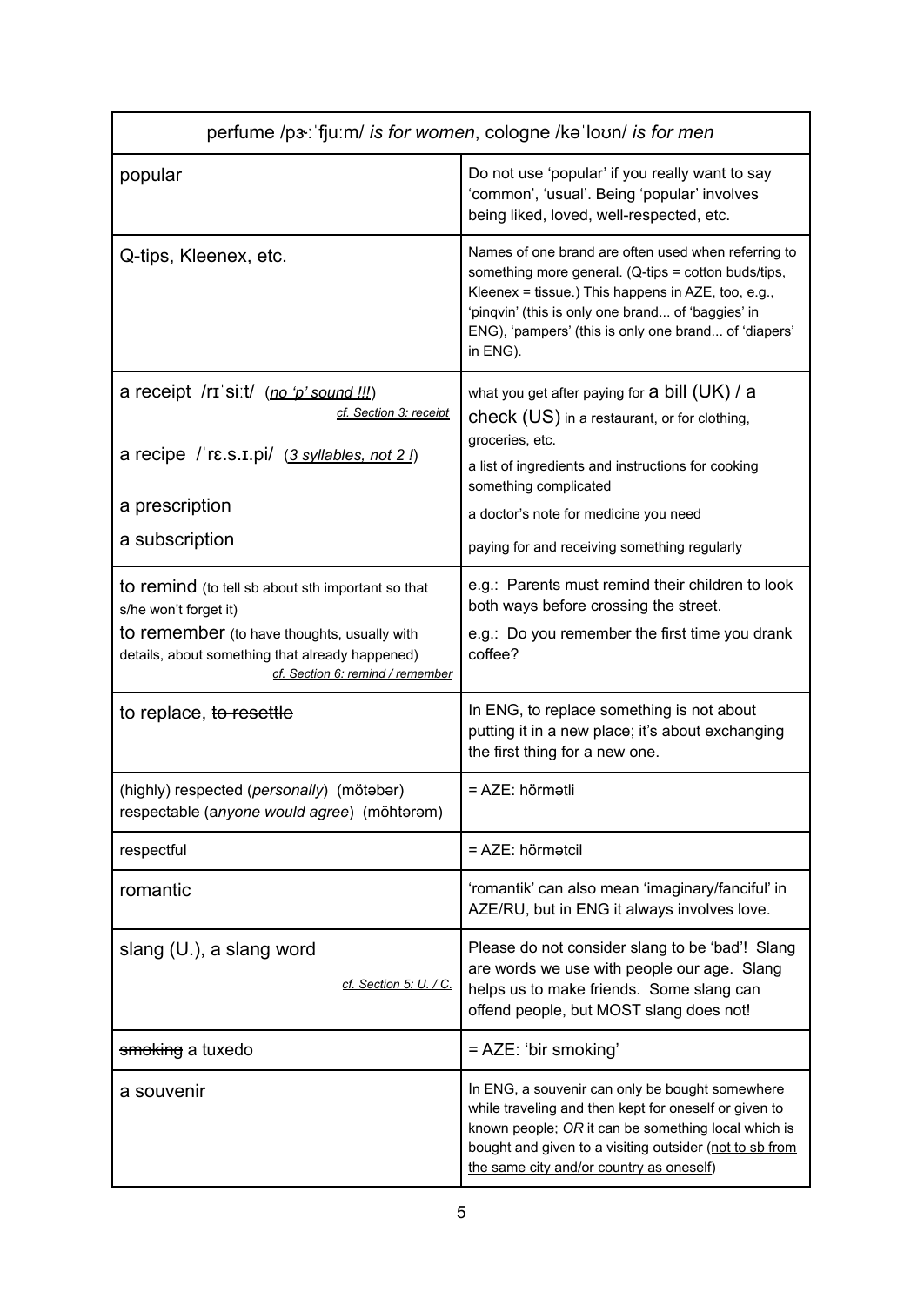| to spell a word                                                                                                                                                                                                                                                                                                                           | to spell is to say each letter, one by one.                                                                                                           |
|-------------------------------------------------------------------------------------------------------------------------------------------------------------------------------------------------------------------------------------------------------------------------------------------------------------------------------------------|-------------------------------------------------------------------------------------------------------------------------------------------------------|
| to pronounce a word                                                                                                                                                                                                                                                                                                                       | to pronounce is to say the word that is produced<br>by the combination of certain letters.                                                            |
| standard(s)                                                                                                                                                                                                                                                                                                                               | Be careful: standart is not a word in ENG                                                                                                             |
| sympathetic (this does not relate to appearance!)<br>= kind, understanding (adj.)                                                                                                                                                                                                                                                         | simpatichniy/naya (RU)<br>= handsome, pretty (ENG)                                                                                                    |
| teacher<br>cf. Section 2: teacher                                                                                                                                                                                                                                                                                                         | pedaqoq / məktəb işçisi (müəllim(ə) is<br>not equivalent because it has an element of<br>respect that is absent in the word 'teacher')                |
| therapist terapevt                                                                                                                                                                                                                                                                                                                        | A 'therapist' (ENG) meets a patient regularly as<br>part of a treatment plan. A 'terapevt' (AZE) is a<br>general doctor.                              |
| <b>tOO</b> Be careful! This word is used in negative situations (e.g., It's too hot!, There are too many<br>people!, This is too delicious!, My best friend is too kind!). ***Exception: at the end of sentences, e.g.,<br>I wanna go, too. I like pizza, too! I've visited Sheki, too. ( = I've also visited Sheki.)                     |                                                                                                                                                       |
| a uniform (for a specific job)                                                                                                                                                                                                                                                                                                            | uniforma, is paltari                                                                                                                                  |
| we<br>('we' can never replace 'l'): If asked what you (one person) did with one friend, you can answer like<br>this: 'I went with Dina to the Bulvar.' DO NOT say 'We went with Dina to the Bulvar.' if your group consisted of<br>only you + Dina (two people). The structure 'We went with you' is for a total of three or more people. |                                                                                                                                                       |
|                                                                                                                                                                                                                                                                                                                                           |                                                                                                                                                       |
|                                                                                                                                                                                                                                                                                                                                           | A particular set of words related to emotions                                                                                                         |
| angry                                                                                                                                                                                                                                                                                                                                     | asabi, hirsli                                                                                                                                         |
| excited (only positive in ENG)                                                                                                                                                                                                                                                                                                            | həyəcanlı / vzvalnovanniy (one of the<br>meanings in both AZE and RU is "nervous,<br>worried", but not in ENG!)                                       |
| frustrated, upset<br>angry                                                                                                                                                                                                                                                                                                                | qəzəbli                                                                                                                                               |
| nervous (about very small (never big)<br>unpredictable situations and challenges), angry<br>"Don't get/be nervous!" (to someone before an<br>exam, job interview, etc.)                                                                                                                                                                   | (asabi is much stronger than<br>təşvişli, narahat<br>nervous)<br>In ENG, "Don't get/be nervous!" is too soft/<br>unnatural to say to an angry person. |
| uncomfortable (about an idea), OR<br>((physically) uncomfortable in a crowded metro,<br>on a hard chair, etc.)                                                                                                                                                                                                                            | narahat                                                                                                                                               |
| worried (about possible bad news, about an ill<br>relative, etc.)                                                                                                                                                                                                                                                                         | narahat                                                                                                                                               |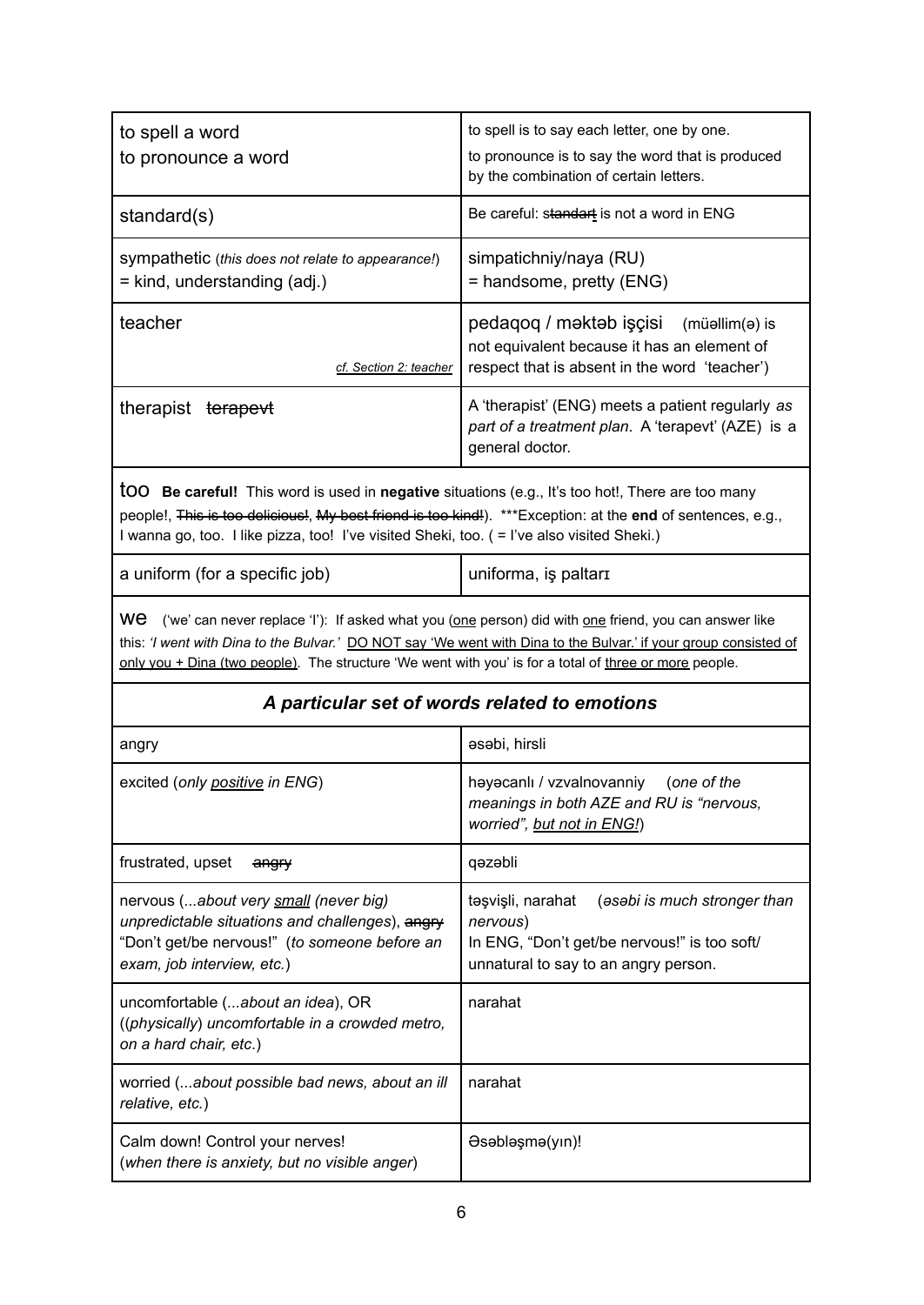| Note: calm /kg/m/. cf. Section 3: calm                              |  |
|---------------------------------------------------------------------|--|
| Don't get/be angry! (when there is visible anger)   Hirslanma(yin)! |  |

# **Section 2: Vocabulary Used in Greetings/Titles**

| <u> English (ENG)</u>                                                                                                                                                                                                                                                                                                                                                                                                                                                                                                                                                                                                                                                                                                                                                                                                                                                                                                         | <u> Azerbaijani (AZE) and/or Russian</u><br>(RU) (or other notes)            |  |
|-------------------------------------------------------------------------------------------------------------------------------------------------------------------------------------------------------------------------------------------------------------------------------------------------------------------------------------------------------------------------------------------------------------------------------------------------------------------------------------------------------------------------------------------------------------------------------------------------------------------------------------------------------------------------------------------------------------------------------------------------------------------------------------------------------------------------------------------------------------------------------------------------------------------------------|------------------------------------------------------------------------------|--|
| answer to 'How are you'?                                                                                                                                                                                                                                                                                                                                                                                                                                                                                                                                                                                                                                                                                                                                                                                                                                                                                                      |                                                                              |  |
| Fine (or Great, Tired, etc.), thanks<br>(optional), and you?<br>In many languages, just '(Thanks) And<br>you?' is possible. In ENG, your answer will<br>sound unnatural if you forget to say 'fine,<br>great', tired, ' first                                                                                                                                                                                                                                                                                                                                                                                                                                                                                                                                                                                                                                                                                                 | Sağ ol! Sən necəsən / Bəs sən?                                               |  |
| when used as titles/terms of respect                                                                                                                                                                                                                                                                                                                                                                                                                                                                                                                                                                                                                                                                                                                                                                                                                                                                                          |                                                                              |  |
| ENG: Teacher, Instructor / Professor +<br>family name                                                                                                                                                                                                                                                                                                                                                                                                                                                                                                                                                                                                                                                                                                                                                                                                                                                                         | = AZE: First (or family) name + müəllim(ə) /<br>xanım                        |  |
| ('Teacher' denotes only a profession in ENG. There is one exceptional case when it is used as a<br>title. This is by very young children if they have trouble saying 'Mr./Mrs./Miss + Family name'.<br>Thus, only children under or about the age of eight say 'Teacher! Teacher!') There are no movies or<br>clips on YouTube in which university students say 'Teacher!'. If using 'Instructor!'/'Professor!' in ENG<br>courses is difficult for you, use 'Müəllim!'/'Xanım!' if allowed. Do not use 'Teacher!'                                                                                                                                                                                                                                                                                                                                                                                                             |                                                                              |  |
| Note that the words 'Mister' and 'Madame' (in RU) became unfashionable during the Soviet Union.<br>People preferred words like 'Comrade'. Nicknames were common. Nowadays, the use of someone's<br>full name instead of nicknames shows respect in RU, and this influences Azerbaijani business culture,<br>as well. In Azerbaijan, it is common to see, for example, 'Dear John Smith' at the beginning of an<br>email. In ENG, it is much more natural to change this to 'Dear Mr. Smith'. This applies especially when<br>the email sender and recipients already know each other. In ENG, writing 'Dear (first name) + (last<br>name)' to someone you already know appears cold and it is not respectful (like in RU). It is better in<br>ENG to write 'Dear Mr./Mrs./Ms./Miss + (only last name)' to someone who is not so close to you, or<br>'Dear + (only first name)' to someone who is a friend or close colleague. |                                                                              |  |
| Mr. Brown                                                                                                                                                                                                                                                                                                                                                                                                                                                                                                                                                                                                                                                                                                                                                                                                                                                                                                                     | His first name (or Brown, but first name is<br>preferable) + Müəllim         |  |
| Sir!<br>Mister! (often used for strangers)                                                                                                                                                                                                                                                                                                                                                                                                                                                                                                                                                                                                                                                                                                                                                                                                                                                                                    | Müəllim!                                                                     |  |
| Mrs. Ross                                                                                                                                                                                                                                                                                                                                                                                                                                                                                                                                                                                                                                                                                                                                                                                                                                                                                                                     | Her first name (or Ross, but first name is<br>preferable) + Xanım / Müəllimə |  |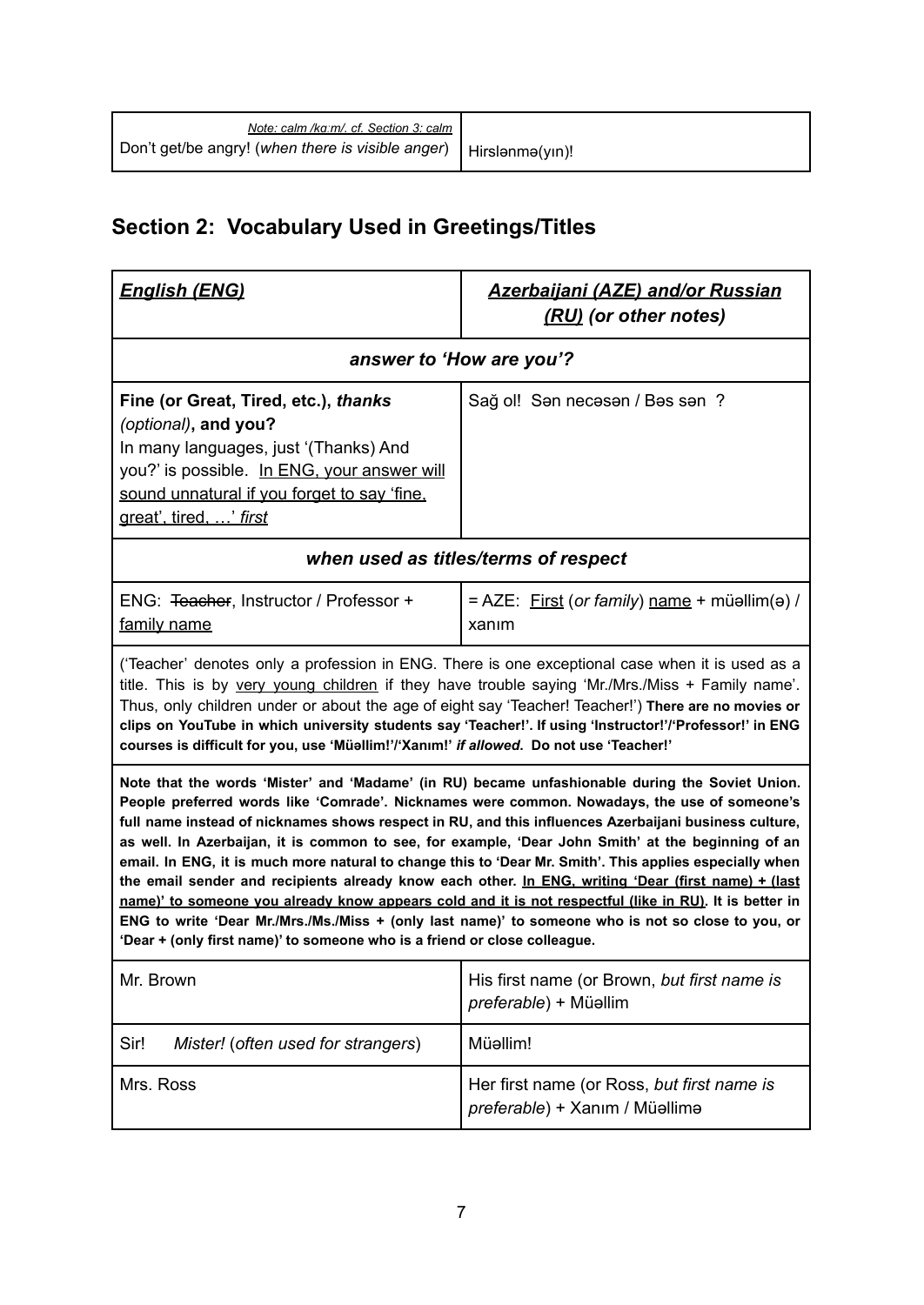| notes:<br>$Mrs. = married$<br>$Ms.$ = marital status is private<br>Miss = single (and never married) | cf.: When getting the attention of a<br>middle-aged waitress, etc., saying 'Miss!'<br>rather than 'Ma'am!' is great for making sb<br>with a tiring job feel younger. |
|------------------------------------------------------------------------------------------------------|----------------------------------------------------------------------------------------------------------------------------------------------------------------------|
| Miss! Ma'am! Madam!                                                                                  | Xanım! Müəllimə!                                                                                                                                                     |
| A lady / ladies                                                                                      | bir xanım / xanımlar                                                                                                                                                 |

## **Section 3: Special Attention needed with Pronunciation / Intonation**

| 'eunuch<br>u'nique<br>'also<br>al'though<br>a'gree<br>ʻugly                                                                                                                                                                                          | u'nique (RU: unikal) Be especially careful<br>not to mispronounce 'unique' and 'agree'.                                                                                                                                                                                                                                                                             |
|------------------------------------------------------------------------------------------------------------------------------------------------------------------------------------------------------------------------------------------------------|---------------------------------------------------------------------------------------------------------------------------------------------------------------------------------------------------------------------------------------------------------------------------------------------------------------------------------------------------------------------|
| ʻchaos /ˈkeɪ.ɑːs/<br>cha'otic /keɪ'ɑːtɪk/<br>spon'taneous<br>sponta'neity<br>/spa:n'ter.ni.as/ / sppn.ta'ner.a.ti/<br>'technical<br>tech'nique(s)<br>$l$ tek.nr. $k^9l$<br>/tɛkˈniːk(s)/                                                             | Be careful: When using a different word<br>form, the stressed syllable(s) and<br>pronunciation of some phonemes may<br>change.                                                                                                                                                                                                                                      |
| Note to RU speakers: The final 'ty' of thirty, necessity, variety, community, etc., is pronounced with<br>less emphasis than in RU. (thus, NOT like pamyaTI, nenavisTI, vmesTE)                                                                      |                                                                                                                                                                                                                                                                                                                                                                     |
| Note to AZE and RU speakers: There is no 'kh' sound in ENG, only 'h' and 'k'.                                                                                                                                                                        |                                                                                                                                                                                                                                                                                                                                                                     |
|                                                                                                                                                                                                                                                      | angry /'æŋ.gri/ = irate, very displeased/irritated - hungry /'hʌŋ.gri/ = wanting to eat                                                                                                                                                                                                                                                                             |
|                                                                                                                                                                                                                                                      | staff /stæf/ (U.) = workers of an organization $-$ stuff /stʌf/ (U.) = several things/possessions                                                                                                                                                                                                                                                                   |
| Correct: Thank (θæηk) you!                                                                                                                                                                                                                           | AZE: Batdın, sən! / Batdırdım, səni!<br>AZE: Sağ ol!                                                                                                                                                                                                                                                                                                                |
| clothes (U.) / clothing (U.)<br>(The meaning is exactly the same, but<br>clothes must be followed by 'are'/plural<br>verb, and clothing by 'is'/singular verb.)<br>*** when counting, say 'an article of clothing,<br>two articles of clothing, etc. | Be careful: 'clothes' has only one syllable! It's<br>difficult even for native speakers to pronounce<br>quickly and they usually pronounce it exactly<br>like 'close' /klovz/ (as in 'close the door').<br>Be careful: 'clothing' has two syllables and its<br>'th' must be pronounced as /ð/, not /z/!<br>*** $(a, -)$ cloth = fabric (often for wiping up spills) |
| month/months                                                                                                                                                                                                                                         | Similar to clothes/clothing, the 'th' of 'month'<br>must be pronounced: (/mʌnθ/), but the 'th' of<br>'months' is usually dropped in speech: (/mʌns/)                                                                                                                                                                                                                |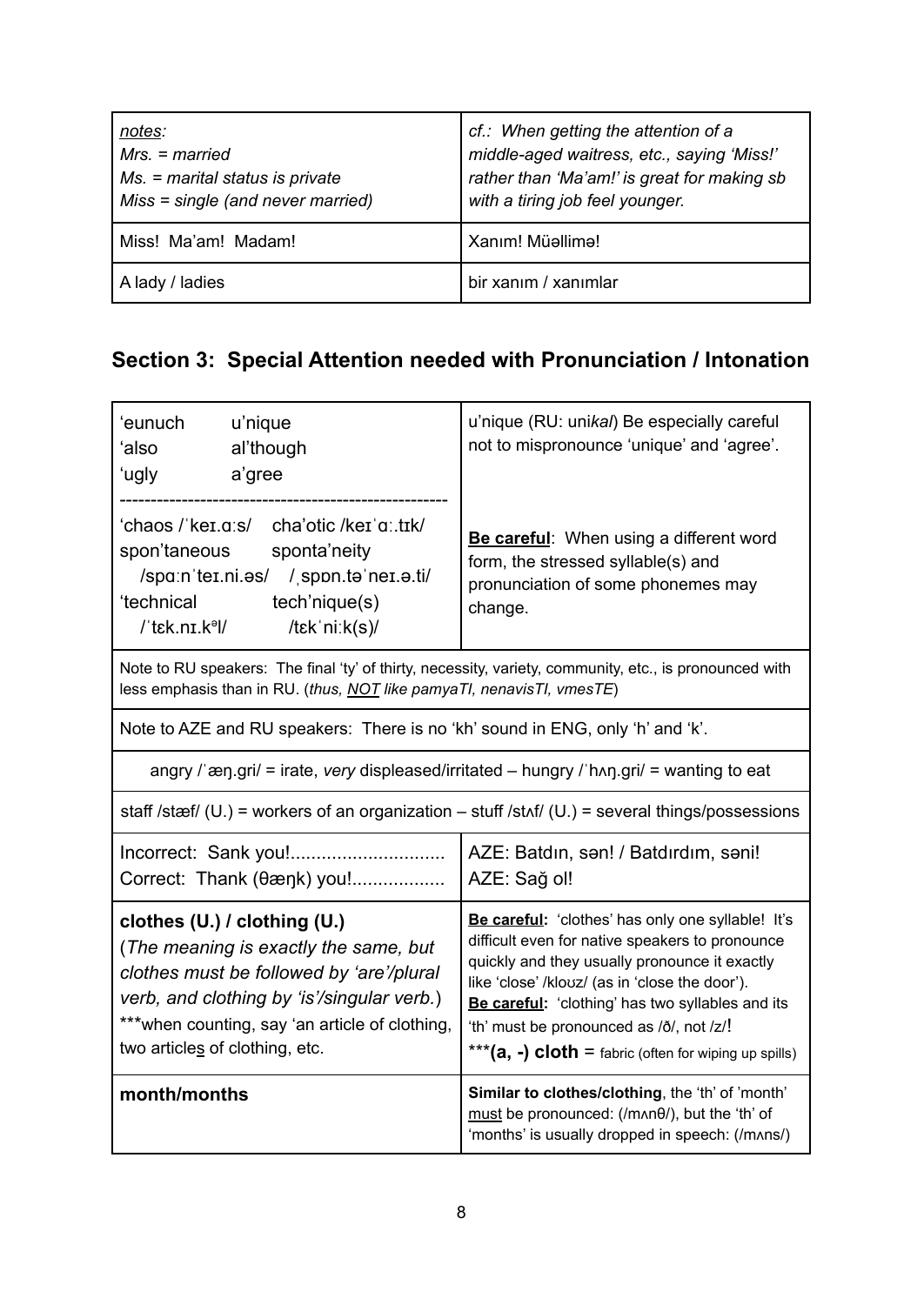| <b>Adjectives or nouns of 2+ syllables</b><br>ending in 'ate' almost always rhyme<br>with 'foot': accurate (adj.), adequate<br>(adj.), advocate (n.), affiliate (n.),<br>(in)animate (adj.), appropriate (adj.),<br>climate (n.), delicate (adj.), desperate<br>(adj.), graduate (adj./n.), (in)considerate<br>(adj.), intimate (adj.), private (adj.),<br>separate (adj.), However, if an adjective<br>ends in 'ated', it rhymes with 'waited':<br>animated, dated (old), elated,<br>opinionated, gold-plated, related).<br>There are several <i>adjectives</i> with endings<br>other than 'ted' where the 'ed' MUST be<br>pronounced, e.g.: beloved, blessed,<br>crooked, naked, wicked.<br>Be careful: As an adj. before a n. (e.g.: the<br>supposed reason for the delay) or adv. (e.g.: He<br>supposedly forget to pay.), the 'ed' must be<br>pronounced. However, in 'I'm supposed to do<br>sth.' (for: 'I should do sth.'), it is pronounced as<br>only 2 syllables: /səˈpoʊzt/ (e.g.: I'm supposed<br>to go home.) cf.: I used to go / jus tu/ | <b>Verbs ending in 'ate'</b> almost always rhyme<br>with 'date': advocate (v.), affiliate (v.), animate<br>(v.), appropriate (v.), communicate (v.),<br>demonstrate (v.), educate (v.), graduate (v.),<br>hate $(v.)$ , rate $(v.)$ , separate $(v.)$<br>Be careful: Verbs/adjectives ending in 'ate' can<br>usually be made into nouns by changing the<br>final 'e' to 'ion', but not always. e.g.:<br>educate/education, communicate/communication,<br>BUT advocate/advocacy, hate/hatred,<br>private/privacy, rate/rating<br>Be careful: Conversely, not all long nouns<br>ending in 'ation' become verbs ending in 'ate'.<br>e.g.: legislation/legislate,<br>frustration/frustrate, formulation/formulate, BUT<br>deprivation/deprive, consolation/console,<br>compilation/compile.<br>globalization/globalize<br>--It's wise to check the pronunciation of the<br>verbs such as those above and to look for<br>patterns.<br>don't forget that in regular past tense verbs<br>(which do not end in 'ted' or 'ded'), only the 'd' or<br>'ed' is pronounced (as /t/ or /d/, depending on |
|--------------------------------------------------------------------------------------------------------------------------------------------------------------------------------------------------------------------------------------------------------------------------------------------------------------------------------------------------------------------------------------------------------------------------------------------------------------------------------------------------------------------------------------------------------------------------------------------------------------------------------------------------------------------------------------------------------------------------------------------------------------------------------------------------------------------------------------------------------------------------------------------------------------------------------------------------------------------------------------------------------------------------------------------------------|--------------------------------------------------------------------------------------------------------------------------------------------------------------------------------------------------------------------------------------------------------------------------------------------------------------------------------------------------------------------------------------------------------------------------------------------------------------------------------------------------------------------------------------------------------------------------------------------------------------------------------------------------------------------------------------------------------------------------------------------------------------------------------------------------------------------------------------------------------------------------------------------------------------------------------------------------------------------------------------------------------------------------------------------------------------------------------------------|
| height /hart/                                                                                                                                                                                                                                                                                                                                                                                                                                                                                                                                                                                                                                                                                                                                                                                                                                                                                                                                                                                                                                          | the preceding sound<br>cf.: weight /weɪt/                                                                                                                                                                                                                                                                                                                                                                                                                                                                                                                                                                                                                                                                                                                                                                                                                                                                                                                                                                                                                                                  |
|                                                                                                                                                                                                                                                                                                                                                                                                                                                                                                                                                                                                                                                                                                                                                                                                                                                                                                                                                                                                                                                        |                                                                                                                                                                                                                                                                                                                                                                                                                                                                                                                                                                                                                                                                                                                                                                                                                                                                                                                                                                                                                                                                                            |
| quit (v.), quite (adv.), quiet (adj.)<br>suite (n.), *suit (n. / v.), *pursuit (n.), pursue (v.)                                                                                                                                                                                                                                                                                                                                                                                                                                                                                                                                                                                                                                                                                                                                                                                                                                                                                                                                                       | /kwɪt//kwaɪt//kwaɪ.ət/<br>/swiːt/ */suːt/ */pa- suːt/ /pa- suː/                                                                                                                                                                                                                                                                                                                                                                                                                                                                                                                                                                                                                                                                                                                                                                                                                                                                                                                                                                                                                            |
| *a suit (for work, for a wedding, etc.)                                                                                                                                                                                                                                                                                                                                                                                                                                                                                                                                                                                                                                                                                                                                                                                                                                                                                                                                                                                                                | (AZE): kostyum                                                                                                                                                                                                                                                                                                                                                                                                                                                                                                                                                                                                                                                                                                                                                                                                                                                                                                                                                                                                                                                                             |
| *a costume / ka:.stu:m/ (for hiding one's identity<br>at a Halloween party, childrens' school play, etc.)                                                                                                                                                                                                                                                                                                                                                                                                                                                                                                                                                                                                                                                                                                                                                                                                                                                                                                                                              | (AZE): kostyum                                                                                                                                                                                                                                                                                                                                                                                                                                                                                                                                                                                                                                                                                                                                                                                                                                                                                                                                                                                                                                                                             |
| an outfit (one set of casual/formal clothing in<br>which all pieces go well together)                                                                                                                                                                                                                                                                                                                                                                                                                                                                                                                                                                                                                                                                                                                                                                                                                                                                                                                                                                  | (AZE): bir dest                                                                                                                                                                                                                                                                                                                                                                                                                                                                                                                                                                                                                                                                                                                                                                                                                                                                                                                                                                                                                                                                            |
| a bunch (of herbs, pencils, etc.)<br>*'a bouquet /bou keɪ/' when the item is flowers                                                                                                                                                                                                                                                                                                                                                                                                                                                                                                                                                                                                                                                                                                                                                                                                                                                                                                                                                                   | (AZE): bir deste                                                                                                                                                                                                                                                                                                                                                                                                                                                                                                                                                                                                                                                                                                                                                                                                                                                                                                                                                                                                                                                                           |
| a man, men, a woman, women                                                                                                                                                                                                                                                                                                                                                                                                                                                                                                                                                                                                                                                                                                                                                                                                                                                                                                                                                                                                                             | /mæn/ /mɛn/ / wʊm.ən/ / wɪm.ɪn/                                                                                                                                                                                                                                                                                                                                                                                                                                                                                                                                                                                                                                                                                                                                                                                                                                                                                                                                                                                                                                                            |
| ***Be careful: The phoneme /ə/ does NOT have the same sound as the AZE letter 'ə'.                                                                                                                                                                                                                                                                                                                                                                                                                                                                                                                                                                                                                                                                                                                                                                                                                                                                                                                                                                     |                                                                                                                                                                                                                                                                                                                                                                                                                                                                                                                                                                                                                                                                                                                                                                                                                                                                                                                                                                                                                                                                                            |

*\*\*\*Be careful: The phoneme /ə/ does NOT have the same sound as the AZE letter 'ə'.*

#### *Be careful with a) diphthongs (one/two vowels that form a new sound together), and b) vowel combinations in which only one vowel is active. Examples: a) a nose /noʊz/ /noz/ – about /əˈbaʊt/ /əˈba:ut/*

*b) an audience /ˈɑː.di.əns/ /ˈɑː.udi.əns/ – auto /ˈɑː.t̬oʊ/ /ˈɑu.t̬oʊ/ – because /bɪˈkɑːz/ /bɪˈkɑːuz/*

#### *Be careful with 'words within other words'. The pronunciation is often different. Examples:*

*a) a/to chase /tʃeɪs/ BUT a/to purchase /ˈpɝː.tʃəs/*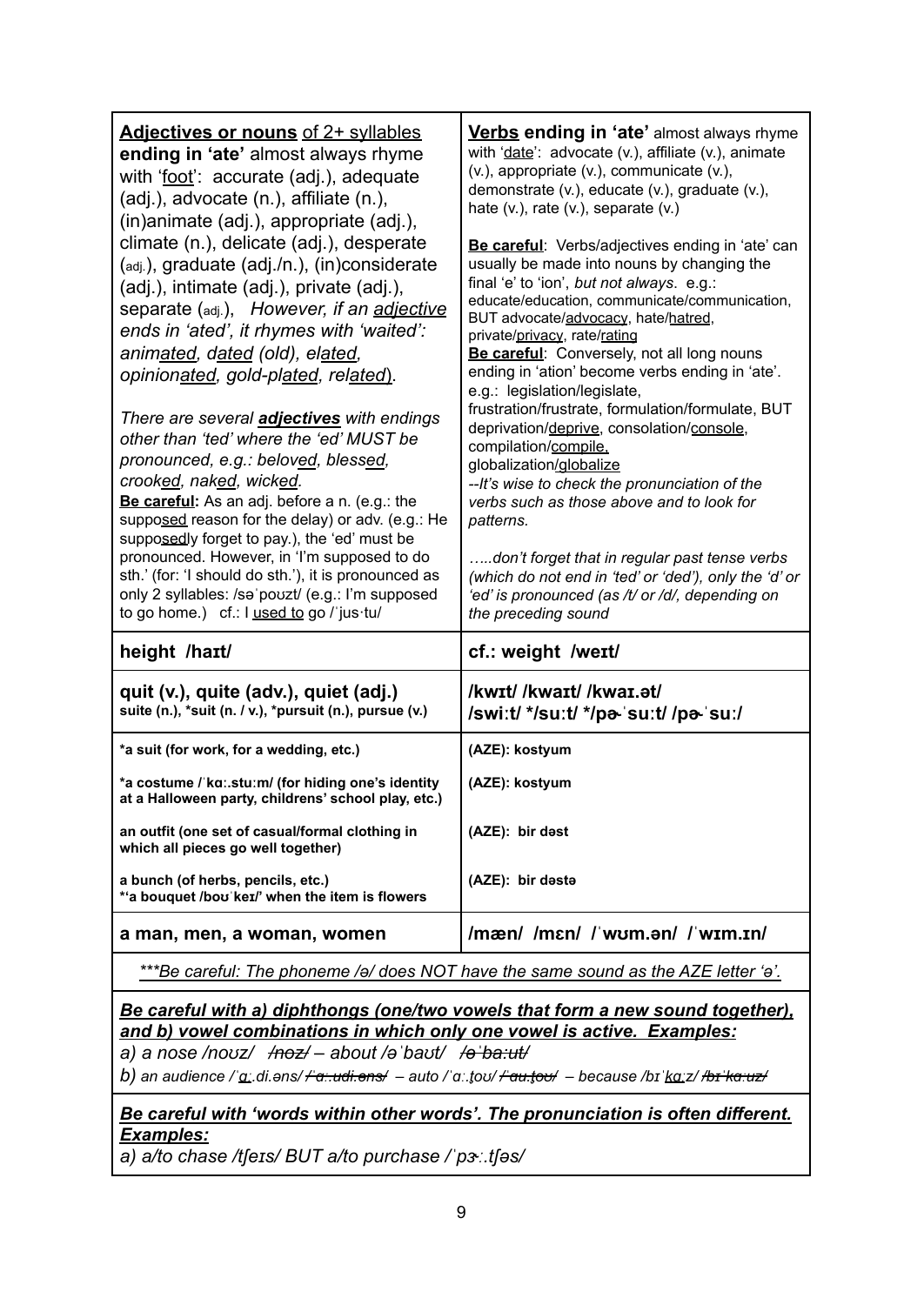*b) a/to line /laɪn/ BUT gasoline /ˈɡæ.sə.liːn/ /ˈɡæsəlaɪn/*

*c) a/to mine /maɪn/ BUT to determine /dɪˈtɝː.mɪn/ /dɪˈtɝː.maɪn/*

*d) a trait /treɪt/ BUT a portrait /ˈpɔːr.trɪt/*

*Be careful with 'ch'. It has three different pronunciations in ENG:*

*ch/tch /tʃ/: charity, a charm, chess, much, ouch!, to reach, a/to watch, a/to match ch /ʃ/: a machine, a chandelier, Chicago (the explorers who named it were French) ch /k/: chemistry, technical, chaos, a chorus, an ache*

**'A necessary syllable' (***the 'cızbız' rule***): Be careful, words such as the following are pronounced with TWO full syllables. The last syllable must sound as long as the first. They occur in third person singular verbs and plural nouns. The final 's' is pronounced as /z/ not /s/.**

– edges, cages, watches, kisses, washes, sneezes (All have two full syllables, not one.)

– massages, refreshes, displeases, processes, challenges, rematches (three syllables, not two)

#### **Many ENG words have silent letters. A short list of examples in common words follows (search the Internet for more). When reading the groups of following words, be careful not to pronounce the letter in parentheses ( ).**

(A): musically, technically, BUT: especially (*cia* = /ʃəl/), marginally (*nally* = /nə.li/)

(B): climb, comb, crumbs, debt, doubt, dumb, lamb, numb, subtle, tomb

(C): muscle, scene, science, scissors, BUT sceptical (UK) / skeptical (US)

(D): Wednesday (*only the 1st 'd'*), sandwich, handsome, bridge, grandson, and (The 'd' is

pronounced only when speaking very slowly. Therefore, we say M & M*s* /ɛ.mɪn.ɛmz/ chocolates)

(G): assign, cologne *cf. Section 1: perfume/cologne* design, foreign, sign, BUT signature

(H): honest, hour, ghost, rhetorical /rɪˈtɔːr.ɪ.kəl/, rhyme /raɪm/

(K): \*In words beginning with 'kn', the 'k' is always silent.

(L): calf, calm /kɑːm/, half, salmon

(N): autumn, government (*only the 1st 'n'*), hymn, environment *(only the 2nd 'n') cf. immediately succeeding part: Words where sounds are switched*

(P): coup, pneumonia, pseudo, psychic (sb with Extra Sensory Perception), psycho (a crazy, psychotic person), psychology, raspberry, receipt *cf. Section 1: receipt*

(R): \*silent r: US English has almost no silent 'r'*s*, but UK English has many (*rules for this are beyond the scope of this document*)

(S): aisle, island /ˈaɪ.lənd/, isle, debris, BUT cf. Iceland is pronounced /ˈaɪs.lənd/

(T): ballet, castle, gourmet, listen, mortgage, asthma (the 'h' is also silent) *cf. Section 5: asthma*, often (in US English)

(W): answer, awkward (only the 1st w), sword, two, whole, write

*(\*Disappearing sounds occur in AZE, too, e.g.: məhəllə, müəllim, neftçi, Ağa Əli Ağəli)*

**There are disappearing vowel sounds in:** interesting /ˈɪn.trɪ.stɪŋ/, chocolate /ˈtʃɑːk.lət/, different / dɪf.rənt/, evening / iːv.nɪŋ/, favorite / feɪv.rət/, desperate / dɛs.prət/, restaurant /ˈrɛs.trɑːnt/, separate (adj.: /ˈsɛp.rət/, BUT v.: /ˈsɛp.ə.reɪt/, past participle: /ˈsɛp.ə.reɪt.ɪd/)

#### **Words where sounds are switched:**

**iron /aɪrn/ environment /ɪnˈvaɪr.mənt/** *cf. immediately preceding part: environmen*t

**Words where one letter makes TWO sounds: eighth (t = /t/,** *then* **t = /θ/) nightingale (ng = /ŋ/,** *then* **g = /g/)** (*harı bülbül*)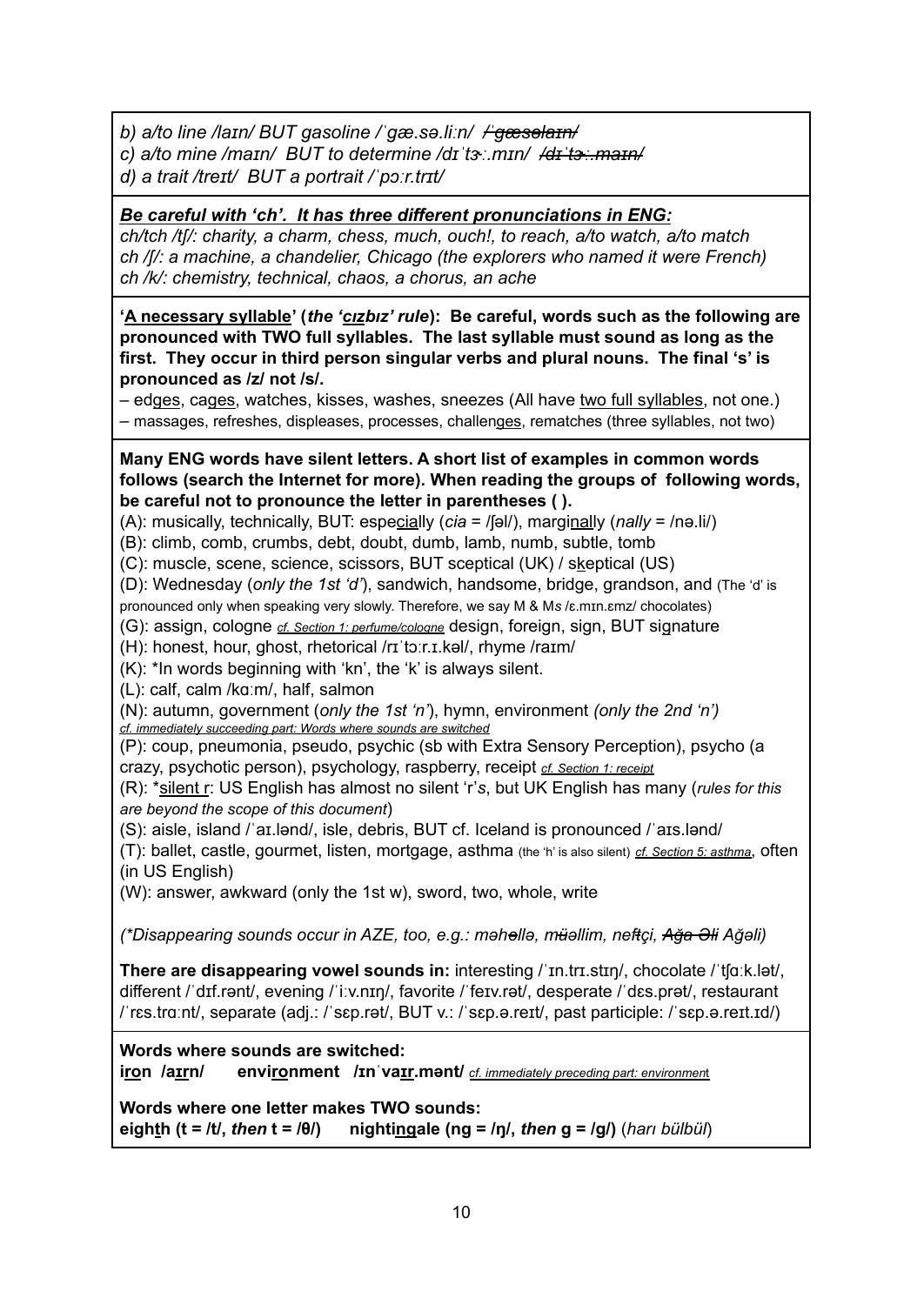## **Section 4: Words with the Same Spelling, but Different**

**Pronunciation & Meaning.** *Notes: The most common are listed below. Phonemes show US pronunciation. For a UK version or to listen to the differences between US/UK pronunciations, consult the Cambridge Online Dictionary.*

| <b>a bow – /bou/</b> a) in hair, b) in archery                                   | to bow - /bau/, Japanese greeting style                           |
|----------------------------------------------------------------------------------|-------------------------------------------------------------------|
| a dove - /dʌv/, a peaceful bird                                                  | dove (past simple) $-$ /dovv/ into the water                      |
| $lead$ – /lɛd/, it's in pencils                                                  | to lead - /liːd/ like a leader                                    |
| to live $-$ /liv/, to be alive /ə'laiv/, to reside                               | $live - \textit{llavi}$ , happening right at the moment           |
| to produce $-$ /pr $\theta$ du:s/, to make                                       | $product$ (U) – $\ell$ prov.du:s/, fresh fruits<br>and vegetables |
| to project $-$ /prə dz $\epsilon$ kt/, a) to foresee,<br>b) to stretch out       | a project $-$ / pra: $d$ z $\epsilon$ kt/, a plan                 |
| a row, to row $-$ <i>roul</i> , a) a downward<br>line / b) to paddle a (row)boat | a row $-$ <i>raul</i> , an argument                               |
| a sewer $-1$ sover/ repairs clothing                                             | a sewer $-$ / su: $er/$ , underground pipes,<br>eanalization      |
| a tear $-$ /ti:r/, when crying                                                   | to tear $-$ /ter/, to rip                                         |
| (the) wind $-$ /wind/ in the air                                                 | to $(un)$ wind $-$ /warnd/ a non-digital clock                    |

### **Section 5: Special Attention needed with Grammar / Usage**

| English (ENG)                                                                                                                                                                                                                                                                                                                                                                                                                                                                                                                                                                                   | Azerbaijani (AZE) and/or Russian<br>(RU) (or other notes) |  |
|-------------------------------------------------------------------------------------------------------------------------------------------------------------------------------------------------------------------------------------------------------------------------------------------------------------------------------------------------------------------------------------------------------------------------------------------------------------------------------------------------------------------------------------------------------------------------------------------------|-----------------------------------------------------------|--|
| <b>'Thank God!'</b> ('Thank' is an <i>imperative verb form</i> , like 'Sit!', 'Listen!', 'Be quiet!', etc *The word<br>'thanks' is a noun in ENG, thus 'Thanks God' (noun + noun) is ungrammatical. It IS possible to say<br>'Thanks be to God!', but most people prefer 'Thank God!' (probably because it's shorter). Notice<br>the difference: '(Let's) Thank God!' (no comma after Thank) / Thank God it's Friday! (TGIF)<br>versus 'Thanks, Jim!' (Here, 'Thanks' is short for 'Thank you' and has a comma after it. It is said<br>directly to Jim.) / cf.: to have thanks = to be thankful |                                                           |  |
| Insallah! = God willing!                                                                                                                                                                                                                                                                                                                                                                                                                                                                                                                                                                        | Allah göstərməsin! = God forbid!                          |  |
| Adjectives ending in 'ing' vs. adjectives ending in 'ed': The best way to avoid<br>confusing them is practice, practice, practice! Think 'bo~~ing, bo~~ing' (sound of a                                                                                                                                                                                                                                                                                                                                                                                                                         |                                                           |  |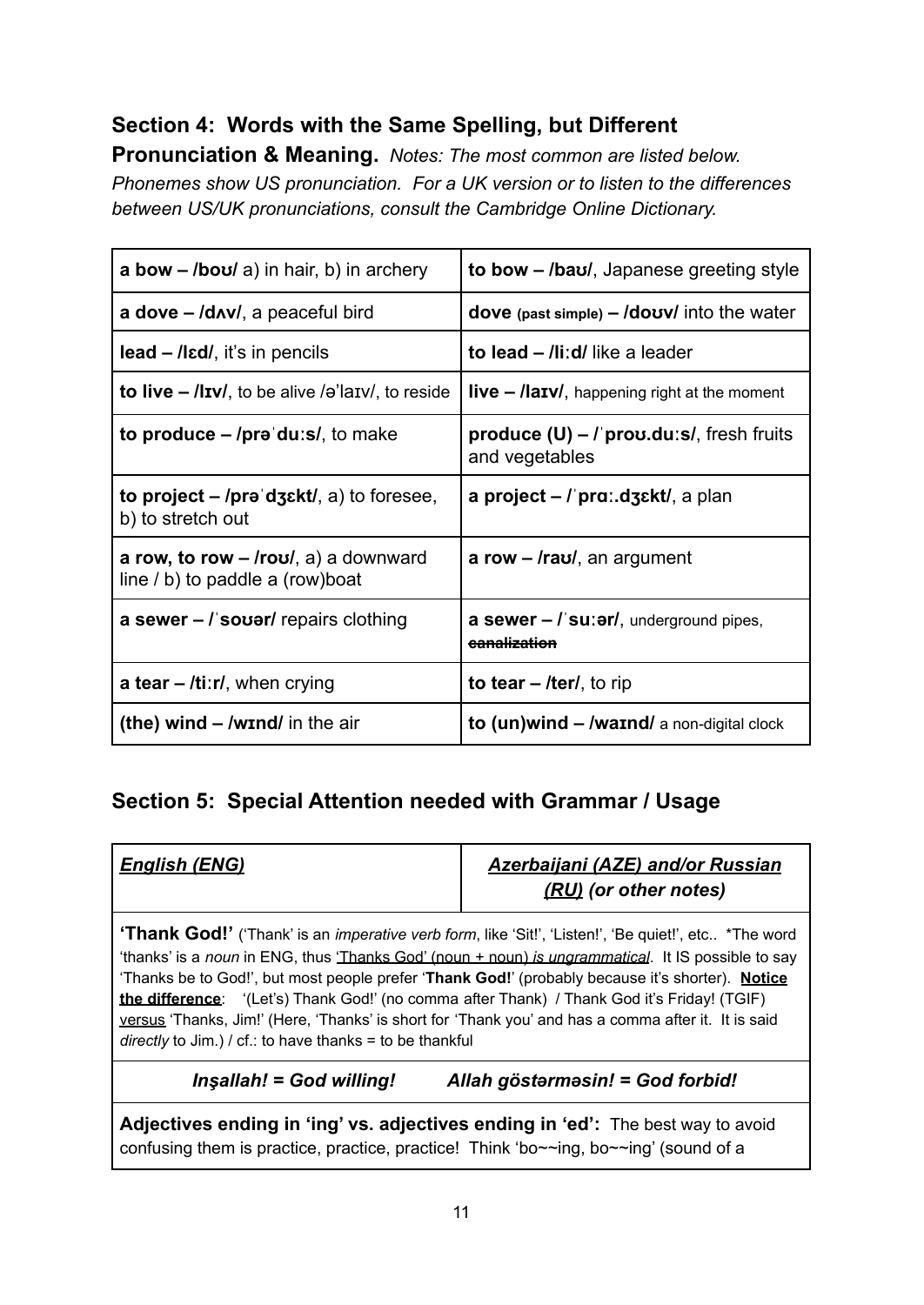bouncing ball) for 'ing' adjectives which '*reach'* and *affect* others. Think 'head' (rhymes with 'ed') for 'ed' adjectives which show the *feeling* in one's *head*.

#### **can not, cannot: When using 'can' and 'not' together, you should combine them: 'cannot'**

#### **haven't (***to show possession***): don't have (US) / haven't got (UK)**

Just as 'a/an' become 'the' after the subject is known, 'another' becomes 'the other', and 'others' becomes 'the others'.

| it (singular) $-$ them (plural)                                                                   | in the end = after all this time, finally<br>at the end (of a physical object or written<br>schedule)                           |
|---------------------------------------------------------------------------------------------------|---------------------------------------------------------------------------------------------------------------------------------|
| to feel oneself + word showing emotion<br>BUT:<br>to enjoy oneself (somewhere)                    | e.g.: I feel happy. Here Happy.<br>e.g.: I enjoyed myself at the party. (This idiom<br>means 'I had a good time at the party.') |
| Do not say 'I feel myself + adj.' in ENG, since 'feel + obj.; gives 'feel' the meaning of 'touch' |                                                                                                                                 |

| (It is/was) Nice to meet you!            |
|------------------------------------------|
| *** Said ONLY when first meeting someone |

**(It is/was) Nice to meet you! (It is/was) Nice to see you (again)! \*\*\*Said ONLY when first meeting someone \*\*\*Said to someone you already know**

| some related but tricky adjectives: |  |  |
|-------------------------------------|--|--|
|-------------------------------------|--|--|

| <b>correct</b> (accurate according to everyone<br>(probably also written in an answer key))                                                                      | düzgün                                                                                                            |
|------------------------------------------------------------------------------------------------------------------------------------------------------------------|-------------------------------------------------------------------------------------------------------------------|
| right<br>(according to a personal, even<br>moral, judgment)                                                                                                      | haqlı                                                                                                             |
| a. (about a fact (but He/She is true.<br>true<br>He/She is correct/right.)<br>b. synonym of real when before a noun<br>(She's a true hero. = She's a real hero.) | doğru                                                                                                             |
| real<br>Be careful: 'a real world' sounds artificial because of<br>the commonly used collocation 'the real world'                                                | həqiqi, əsl                                                                                                       |
| I (dis)agree I'm (dis)agree(ing)                                                                                                                                 | To (dis)agree is a state verb, so it should be<br>simple, not continuous, and remember: It is<br>NOT an adjective |

I **am** ill (UK) / sick (US)., **BUT** I **have** an ADHD / a cold / asthma (**/ˈæz.mə/**) / COVID-19

#### *VERB in English, but ADJECTIVE in Azerbaijani*

| V. in ENG: to agree/to disagree- | but Adj. in AZE: razi olmaq    |
|----------------------------------|--------------------------------|
| I (dis)agree (with you).         | I Mən səninlə razıyam/deyiləm. |
| V. in ENG: to exist----          | but Adj. in AZE: mövcud olmaq  |
| Problems/Rules exist.            | Problem/Qaydalar mövcuddur.    |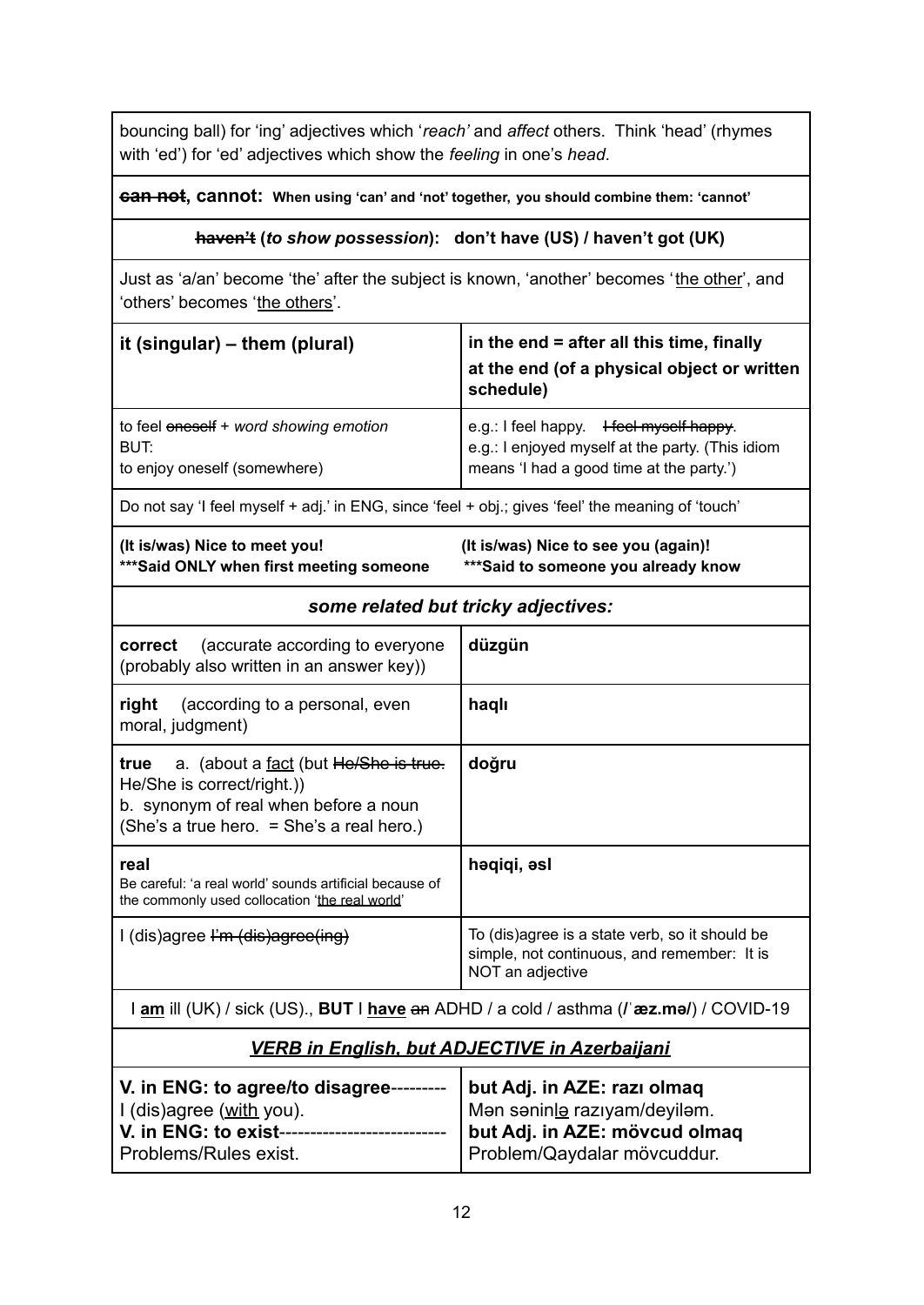| V. in ENG: to meet (for the first time)--<br>We finally met them / got acquainted.<br>V. in ENG: to owe (sb sth)-----------------<br>I owe you five manats.                                                                                                                                                    | but Adj. / N. in AZE: tanış olmaq<br>Biz onlarla tanış olduq.<br>but Adj. in AZE: borclu olmaq<br>Man sana beş manat borcluyam.                                                                                            |
|----------------------------------------------------------------------------------------------------------------------------------------------------------------------------------------------------------------------------------------------------------------------------------------------------------------|----------------------------------------------------------------------------------------------------------------------------------------------------------------------------------------------------------------------------|
|                                                                                                                                                                                                                                                                                                                | <b>ADJECTIVE in English, but VERB in Azerbaijani</b>                                                                                                                                                                       |
| Adj. in ENG: to be surprised-------------<br>I'm surprised that you/I was surprised!<br>Adj. in ENG: to get angry------------<br>Adj. in ENG: to be late--------------------<br>I was late.<br>I will be late. (It is impossible to say 'I'm<br>being late.', but 'I'm running late.'<br>(idiom) is possible.) | but V. in AZE: taaccüblanmak<br>Mən təəccüblənirəm ki, sən/Mən təəccübləndim!<br>but V. in AZE: hirslanmak<br>but V. in AZE: gecikmek<br>Man gecikdim.<br>Man gecikiram.                                                   |
| Adj. in ENG: to get confused (about sth)<br>-I often get confused. / I am often confused<br>about (in the present)<br>-I got/was confused. (in the past)<br>Adj. in ENG: to be interested (in sth)--<br>I'm interested in sports.                                                                              | but V. in AZE: çaşmaq<br>-Mən tez-tez çaşıram.<br>-Mən çaşdım.<br>(Note: to confuse is a transitive verb in<br>ENG, e.g.: I confused A with/and B.)<br>but V. in AZE: (bir şeylə) maraqlanmaq<br>Man idmanla maraqlanıram. |
| ***ADJECTIVE in English, but VERB in Azerbaijani / Russian                                                                                                                                                                                                                                                     |                                                                                                                                                                                                                            |

**Adj. in ENG:** '**Happy** + *Name of holiday/event*'

**--- but V. in AZE/RU:** '**Təbrik** edirəm/**Pazdravla**yu'

#### **e.g.: Happy Birthday! = Sənin ad gününu təbrik edirəm! Happy Eid! = Qurban Bayramını təbrik edirəm!**

I congratulate you on your birthday! I congratulate you on the New Year! I congratulate you on your new job! Congratulations on your new job! Your country congratulates you on winning the gold medal! Congratulations on your 70th birthday, Grandma!

\*\*\*In ENG, the verb 'to congratulate' and the noun 'congratulations' are used with *individual* accomplishments based on skill (e.g., winning a medal) or luck (e.g., reaching a jubilee birthday). Do not use these words to greet others during holidays/events that everyone is experiencing together (*that are not individual*).

\*\*\*AZE 'mübarək' and 'xoşbəxt' are similar to 'happy'. e.g.:

Yeni iliniz mübarək! = Happy New Year!

Yeni iliniz mübarək olsun! = May your new year be happy!

Xoşbəxt olun! = Be happy together! (said *to* newlyweds)

Xoşbəxt olsunlar! = May they be happy! (said *about* newlyweds)

\*\*\*'Congratulations!' (skill/luck) can be said to newlyweds if: a) They had to postpone their wedding due to a disaster like COVID-19, b) You (and even one/both of them) previously thought that they would never get married, c) Preparations, family approval, etc., took a very long time.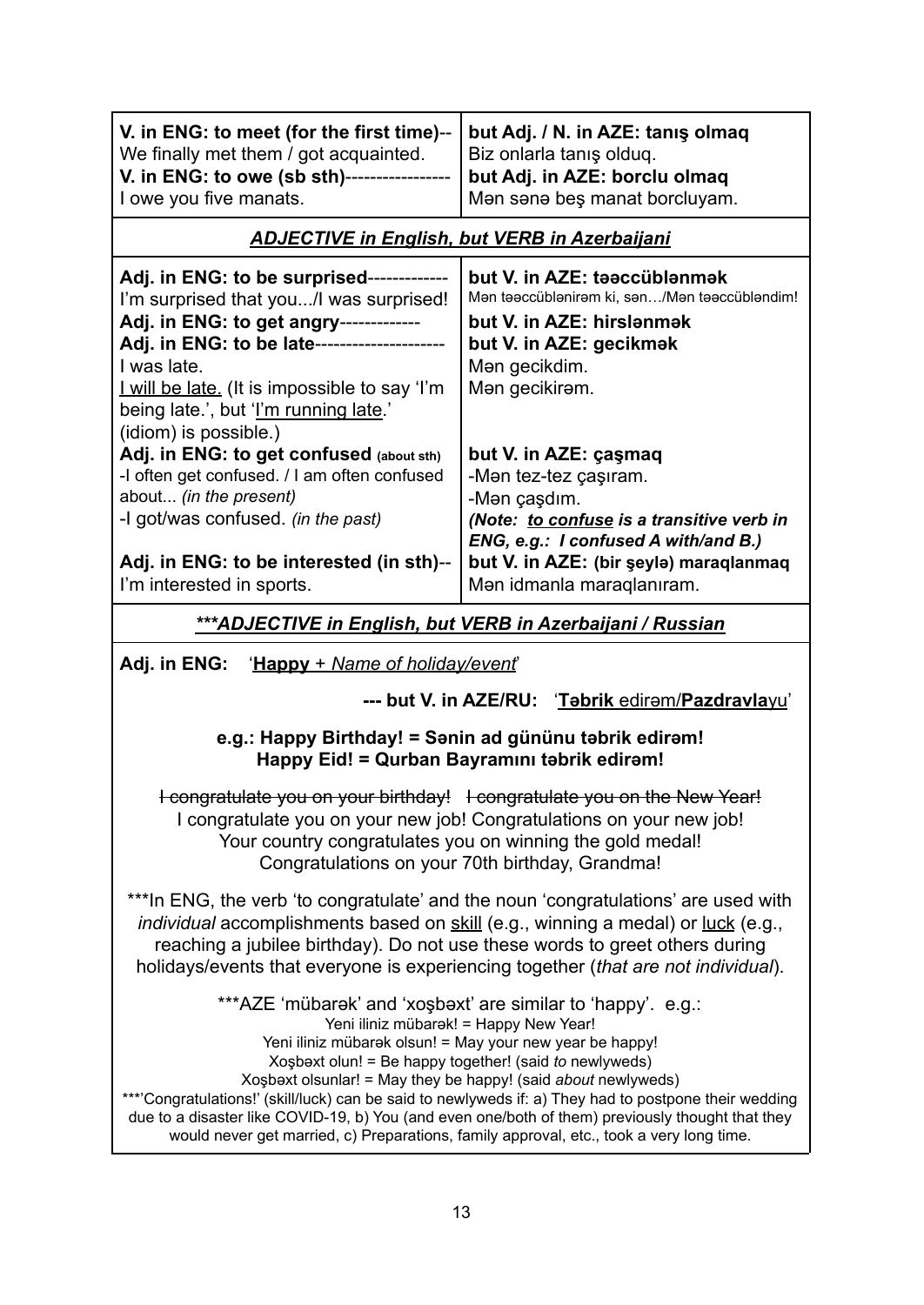### *'Disappearing dır/dir' and care needed with collocations*

Before translating the 'dır/dir/etc.' of some AZE verbs as 'make', first check if 'make' is required in ENG. In many cases, it is not. e.g.: I walk the dog. (Mən iti gəzdirirəm.) ('I walk the dog' shows an activity that dogs enjoy. It IS possible to say 'I make the dog walk', but this implies that the dog is lazy and I'm forcing it to walk. Similarly, 'I confused her.' (Mən onu çaşdım.) is something you simply did, but 'I made her confused.' sounds more intentional.

*Also*: be careful because ENG may use a collocation that doesn't exist in AZE/RU, and vice versa. e.g.: I put (past tense) the child in bed. = Mən uşağı yatızdırdım (literally: I made the child sleep. (This sounds *too* strong in ENG.)) e.g.: Allah güldürsün səni! = You made my day! (*note*: 'You made my day!' extends beyond funny situations and includes instances of very good news, etc.)

| <b>Expressions with 'like':</b>                                                         |                                                    | <b>Examples:</b>                                                                                                                            |
|-----------------------------------------------------------------------------------------|----------------------------------------------------|---------------------------------------------------------------------------------------------------------------------------------------------|
| What/Who does he/she look like?<br>(appearance, NOT personality)                        |                                                    | He looks Italian. / He looks like an Italian.<br>She looks like a beauty queen. That child<br>looks like an alien.                          |
| NOTE: Who does he/she resemble?<br>(appearance and/or personality)                      |                                                    | Your personality resembles his.<br>She totally resembles her mother!                                                                        |
| How does he/she look like?<br>(physical/emotional state)                                |                                                    | She looks tired. He looks unhappy. They<br>both look bad.                                                                                   |
| What does he/she like?<br>(favorite/pleasurable things)                                 |                                                    | He likes mountains. She loves sushi.                                                                                                        |
| What does he/she like to do / doing?<br>(favorite/pleasurable activities)               |                                                    | She likes swimming. He really likes to play<br>video games with his friends.                                                                |
| Bonus: a lookalike = a lookie-likie (UK) = a<br>doppelganger                            |                                                    | A: Have you got a lookie-likie?<br>B: Yes, a <i>doppelganger</i> , in fact. We met via<br>Facebook face recognition. We look exactly alike! |
| What's he/she like? (This question is used<br>when asking about someone's personality.) |                                                    | Be careful: 'like' disappears in the answer:<br>He's nice. She's hardworking. They're hospitable.                                           |
| I like pizza.                                                                           |                                                    | Me, too. $=$ So do I.                                                                                                                       |
| I don't like pizza.                                                                     |                                                    | Me, neither. = Neither do I.                                                                                                                |
| *Making lists of uncountable nouns next to countable equivalents is helpful, e.g.:      |                                                    |                                                                                                                                             |
| U.<br>advice                                                                            |                                                    | C.<br>a suggestion / a tip                                                                                                                  |
| homework                                                                                |                                                    | an assignment, a home task                                                                                                                  |
| housework                                                                               |                                                    | a chore, a 'job around the house'                                                                                                           |
| information                                                                             |                                                    | a fact / a datum (preferable: data (pl.))                                                                                                   |
| research                                                                                |                                                    | a research project, a research, a study                                                                                                     |
| stuff                                                                                   | a thing, an item<br>cf. Section 3: staff / stuff   |                                                                                                                                             |
| work                                                                                    | a job (note: A work is one piece of art or music.) |                                                                                                                                             |
| *If a word is both uncountable and countable, U. is general / C. is specific, e.g.:     |                                                    |                                                                                                                                             |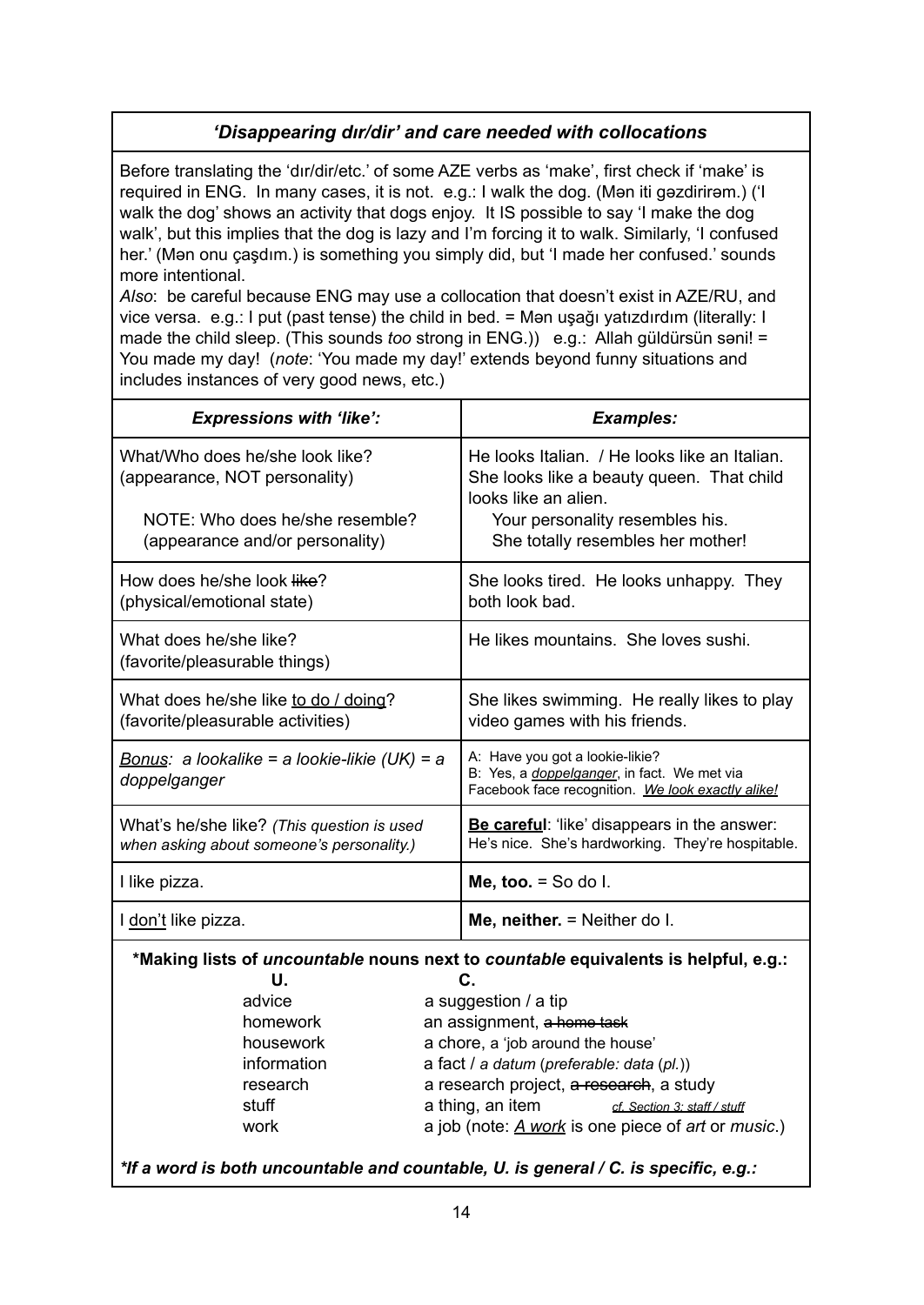experience e.g.: Many jobs are based on experience, not degree. an experience e.g.: I was in a car crash yesterday; what a horrible experience!

shelter e.g.: Homeless people don't have enough shelter for protection from the elements. a shelter e.g.: The zoo built a stronger shelter for the koalas which had escaped. *Note: 'which/that had escaped', not 'who had escaped'. 'Who' can be used only for people, never animals.*

**Be careful** with nouns in compound adjectives containing numbers. Do not make such nouns plural. e.g.: an eighteen-year-old man, a three-day weekend, a 5-wk course (no 's')

| already<br>recently                                                                                                                                              | Be careful: Do not use 'already' to mean<br>'just/just now' (AZE: 'indice')<br>Be careful: This cannot be used for<br>same-day or very recent events. It<br>describes something which occurred<br>between three days to three weeks prior.        |
|------------------------------------------------------------------------------------------------------------------------------------------------------------------|---------------------------------------------------------------------------------------------------------------------------------------------------------------------------------------------------------------------------------------------------|
| to believe (someone's words)<br>"I believe you." means "I feel that you're<br>speaking honestly to me."                                                          | to trust (someone)<br>"I trust you." means "I feel that you have<br>only good intentions for our relationship                                                                                                                                     |
| to believe in (= to have confidence or<br>faith in sb/sth)                                                                                                       | "He believes in God." means "He's not atheist."<br>"Her parents believe in her." means "Her parents<br>feel strongly that she'll be successful."                                                                                                  |
| to damage (sth (D.O.), e.g.: your health, a<br>building)<br>to destroy (sth (D.O.), either concrete or<br>abstract)<br>to injure (sth (D.O.), e.g.: a body part) | zərər vurmaq<br>(concrete): mahv etmak, sökmak, dağıtmaq,<br>(abstract): pozmaq<br>zədələmək                                                                                                                                                      |
| to encourage (sth/sb to do sth)                                                                                                                                  | a) həvəsləndirmək<br>b) sövg etmək                                                                                                                                                                                                                |
| to face sth/sb to face with<br>to be faced with sth                                                                                                              | a) problemlə üzləşmək<br>b) (completely different meaning) üzbəüz /<br>üz-üzə + verb Note: refer to section<br>above: 'V. in ENG but Adj. in AZE'. In<br>this case, it is 'V. in ENG, but Adv.<br>(Adverb) in AZE'<br>problemlə üz-üzə gəlmək     |
| to grow plants (not children!)<br>to raise / bring up children (T)                                                                                               | to grow (I) = to get physically bigger,<br>e.g.: 'The baby is growing quickly.'<br>-- to grow up $(l)$ = to make progress<br>toward maturity e.g.: 'Nowadays,<br>children grow up faster than in the past.'<br>Note: a grown up $(n.) = an$ adult |
| for your healthy, for your health                                                                                                                                |                                                                                                                                                                                                                                                   |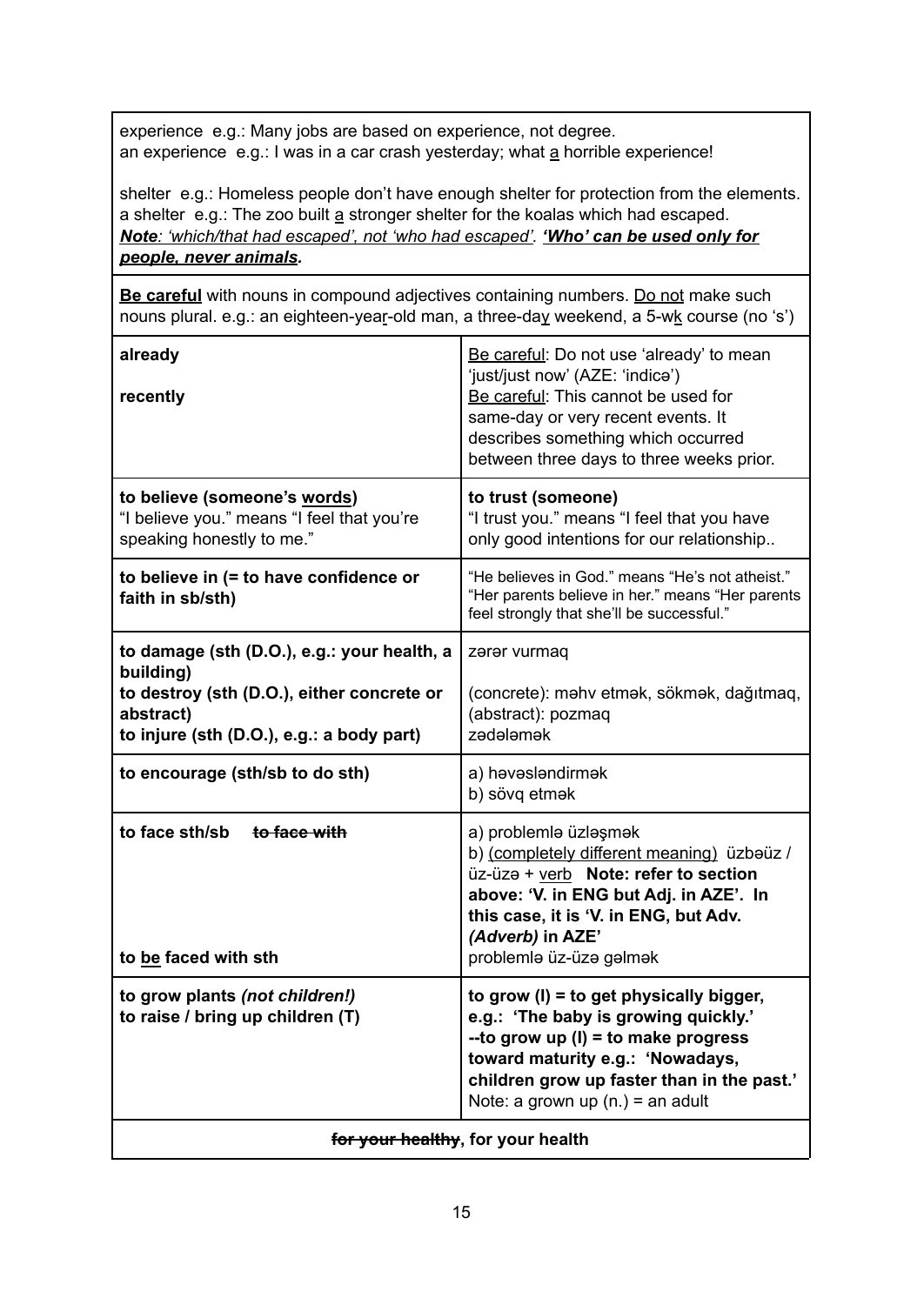| to invest / an investment<br>to investigate / an investigation                                                                                                                                                                                                                                                         | sərmaye qoymaq / sərmaye<br>tədqiq etmək / tədqiqat                                                    |  |
|------------------------------------------------------------------------------------------------------------------------------------------------------------------------------------------------------------------------------------------------------------------------------------------------------------------------|--------------------------------------------------------------------------------------------------------|--|
| jealous / jealousy = qisqanc / qisqancliq<br>(Note: In ENG, 'jealous' is commonly used to<br>mean 'envious', and 'jealousy' to mean 'envy'.)                                                                                                                                                                           | envious / envy = $\text{paxil}$ / $\text{paxilliq}$                                                    |  |
| 'On one hand, on the other hand'<br>On the one hand, on other hand                                                                                                                                                                                                                                                     | Note: It's possible to use 'on the other hand' even<br>if you hadn't previously said 'on one hand'     |  |
| 'The one and only ( + person's name,<br>profession, etc.)' One and the only                                                                                                                                                                                                                                            | Note: This special expression is used before<br>introducing someone of great significance.             |  |
| Our today's lesson<br>Our lesson today / Today's lesson                                                                                                                                                                                                                                                                | 'Today' is a n., not an adj. Yet, we cannot say 'our<br>today' in ENG; 'our today's ' is not possible. |  |
| soul, ghost (Two different things in ENG!)                                                                                                                                                                                                                                                                             | ruh (AZE)                                                                                              |  |
| <b>cliché, fiancé(e):</b> Interestingly, ENG does not have 'é', but it must be written in these two words<br>(from French). Microsoft Word will probably self-correct. It is better to write 'resume' (short CV),<br>than 'résumé', however. (Unlike cliché and fiancé(e), 'résumé has a different meaning in French.) |                                                                                                        |  |
| (with numbers, it's 'point' / in websites, it's 'dot' / at the end of sentences, it's 'period' (US) - 'full stop' (UK))                                                                                                                                                                                                |                                                                                                        |  |
| , etc. ('etc.' is short for Latin 'et cetera' and means 'and others' – thus, 'and ete.' is not possible)                                                                                                                                                                                                               |                                                                                                        |  |

### **Section 6: Special Attention needed for using / not using Prepositions**

| <u> English (ENG)</u>                                                                                                     | <b>Azerbaijani (AZE) and/or Russian</b><br>(RU) (or other notes)                                                                                                                                                                                                                                                                                                                                                                                                |
|---------------------------------------------------------------------------------------------------------------------------|-----------------------------------------------------------------------------------------------------------------------------------------------------------------------------------------------------------------------------------------------------------------------------------------------------------------------------------------------------------------------------------------------------------------------------------------------------------------|
| before a certain date<br>.by a certain date<br>until a certain date                                                       | -This means that work must be completed anytime<br>before a certain date (even several days early)<br>-This means that work must be completed before a<br>certain date (and often including that date). A singular<br>action is implied. (e.g.: filling out a survey, signing a<br>form)<br>-This means that work must be completed before a<br>certain date. Repetitive action is implied. (e.g.: writing<br>in a journal day-by-day, training for a marathon) |
| to agree/disagree with sb (or an idea)                                                                                    | $cf.$ : to agree/disagree to do something                                                                                                                                                                                                                                                                                                                                                                                                                       |
| to approve sth / to approve of sth                                                                                        | Usually, approving of sth shows that you<br>are somehow involved.                                                                                                                                                                                                                                                                                                                                                                                               |
| to ask from someone (a question)<br>* <u>NEVER put 'from' next to 'ask</u> '<br>to ask for someone / to ask about someone | kimdənsə (sual) soruşmaq<br>kimisə soruşmaq / kimisə (kimsə haqqında)<br>sorușmaq                                                                                                                                                                                                                                                                                                                                                                               |